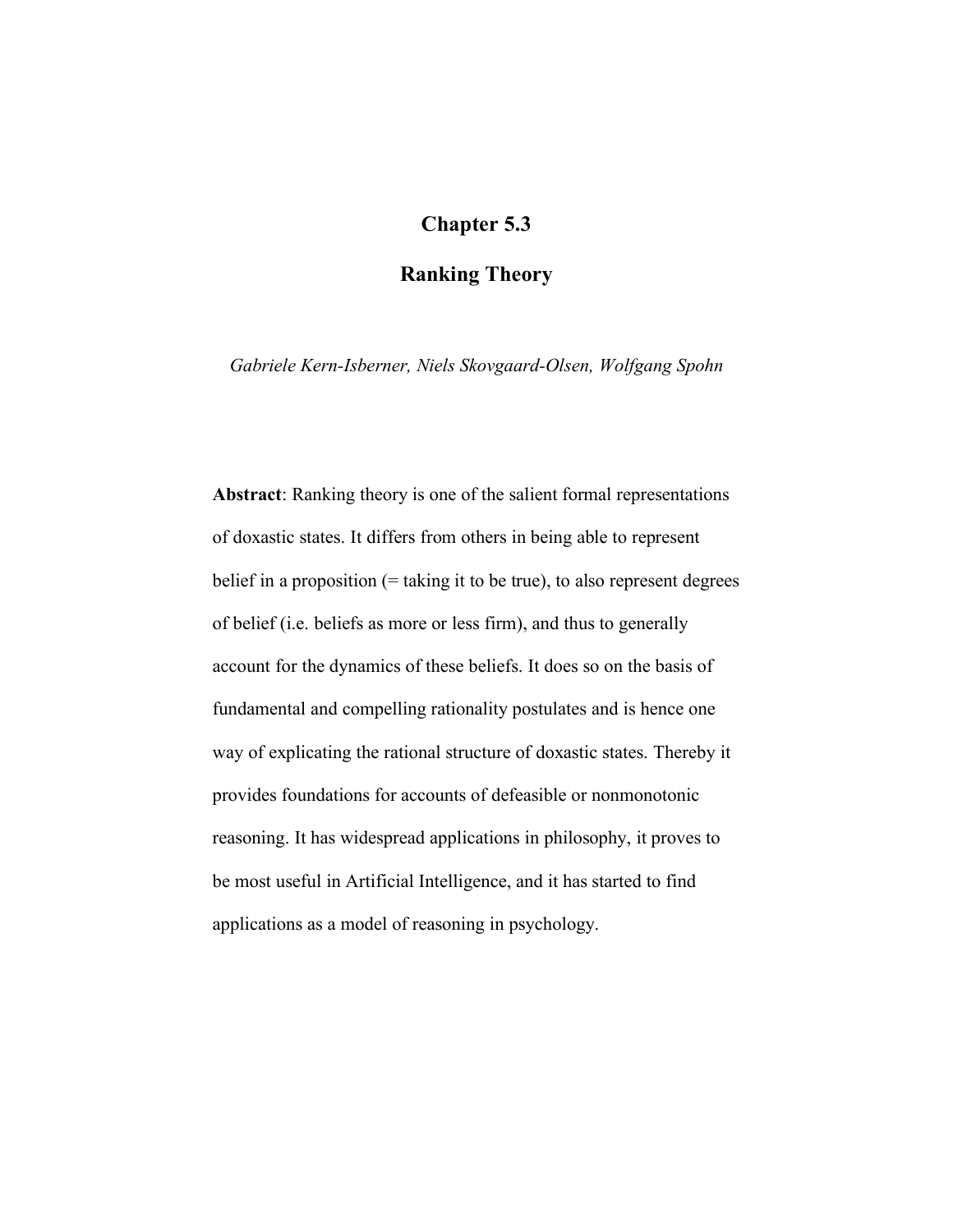## **1. Introduction**

 

Epistemic or doxastic attitudes<sup>1</sup> representing how the world is like come in degrees, whether you call them degrees of belief, uncertainty, plausibility, etc. There are various accounts of those degrees, amply presented in this handbook.<sup>2</sup> The interests in those accounts are manifold. Philosophers are concerned with the rational nature of those degrees, AI researchers are interested in their computational feasibility, psychologists deal with their actual manifestations, and all sides argue about how well they are suited to model human reasoning.

However, we also have the notion of belief *simpliciter*. Related notions are those of acceptance or judgment. These are indeed the more basic notions when it comes to truth, to truly representing the world. Beliefs can be true, but degrees of belief cannot. The latter rather relate to action (see chapter 8.2 by Peterson in this volume). Accounts of degrees of belief invariably have great difficulties in doing

<sup>1</sup> Strictly speaking, "epistemic" only refers to knowledge, although it is often used more widely. Because we will talk only about belief, we prefer to use "doxastic" throughout. See also chapter 5.1 by van Ditmarsch (in this volume).

<sup>2</sup> See chapters 4.1 by Hájek & Staffel, 4.5 by Chater & Oaksford, 4.7 by Dubois & Prade, 8.3 by Glöckner, and 8.4 by Hill (in this volume).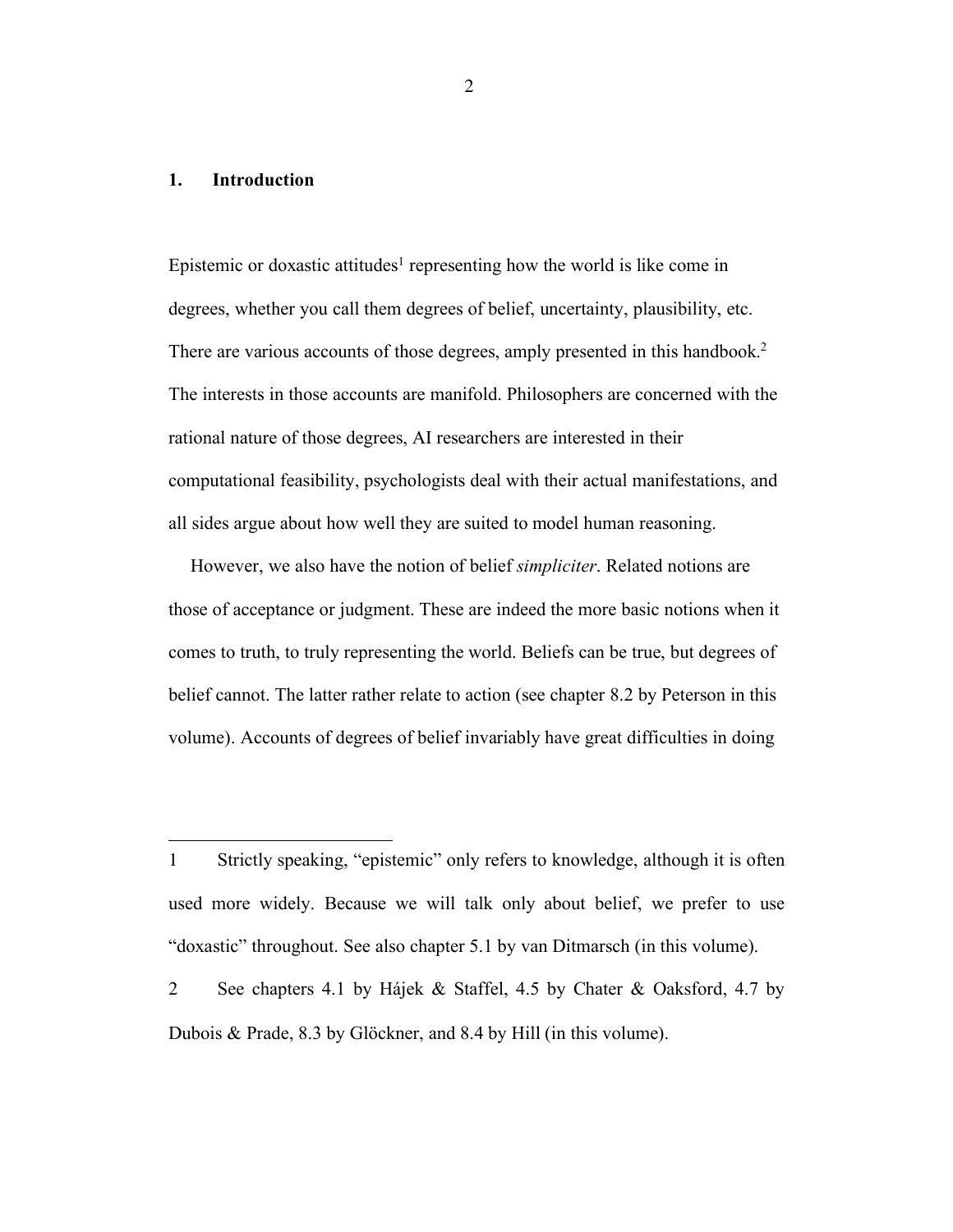justice to this fundamental point. There is a questionable tendency to take degrees of belief as basic and to belittle those difficulties.

So we need to theoretically account for belief *simpliciter*. The first attempt was doxastic logic (see chapter 5.1 by van Ditmarsch in this volume). However, it is static and misses a dynamic perspective. This has been unfolded in belief revision theory (see chapter 5.2 by Rott in this volume). However, it has problems with iterated belief revision required for a complete dynamic account.

Ranking theory promises both to represent belief *and* degrees of belief and to provide a complete dynamics for both. These features give it a prominent place in the spectrum of possible theories. It was first presented in English in Spohn (1988) and fully developed in Spohn (2012). Easy access is provided in Spohn (2009). Its far-reaching applications in philosophy of science, epistemology, and even to normative reasoning may be found, e.g., in Spohn (2012, 2015, 2019). There is no place here to go into any of them.

Below we present the basics of the theory in Section 2 and its dynamic aspects in Section 3. Section 4 is comparative. Section 5 gives a short introduction to its relevance for Artificial Intelligence, and Section 6 explains how it can be put to use in psychology.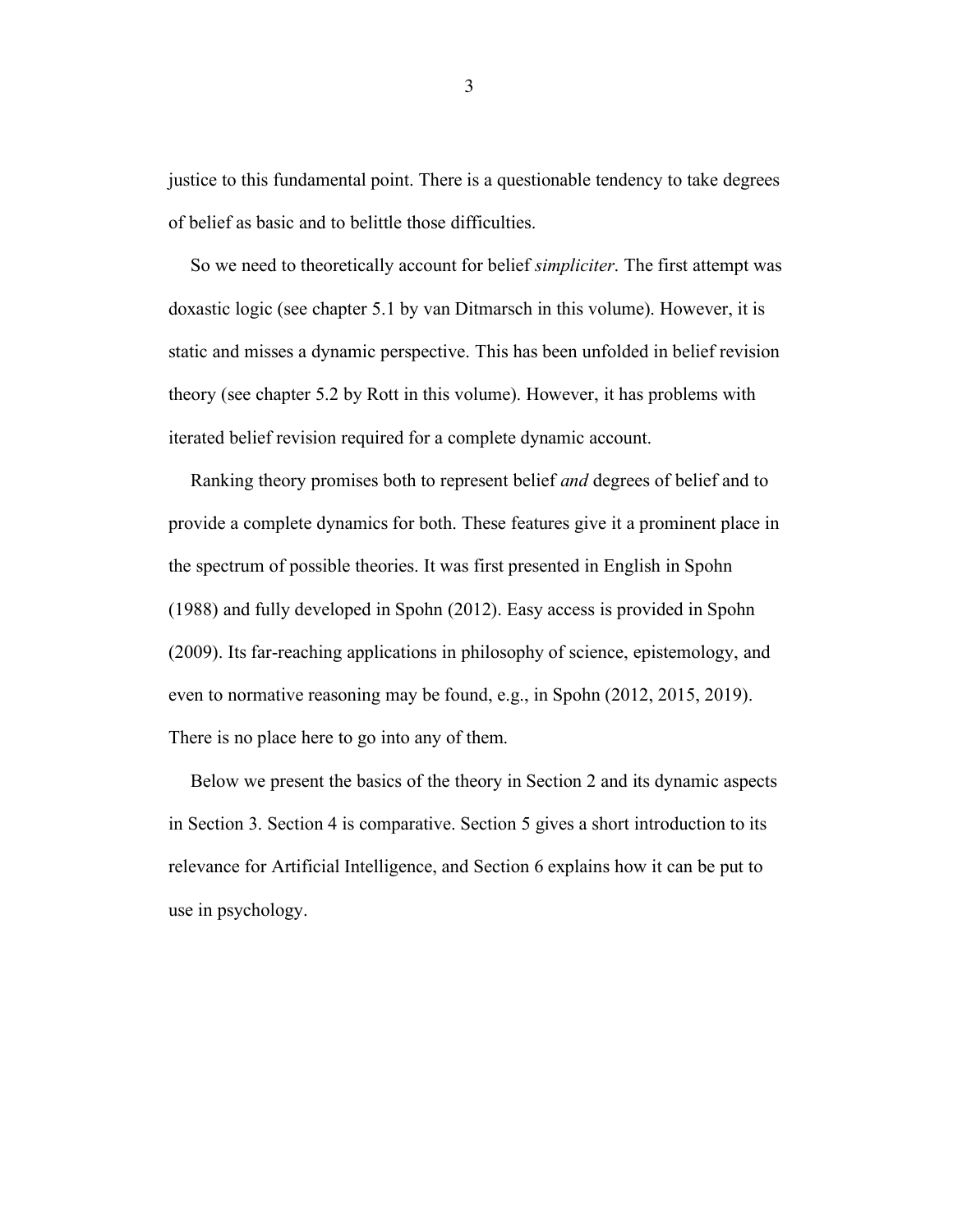## **2. The Basics of Ranking Theory**

Grammatically, "believe" is a transitive verb. In the phrase "*a* believes that *p*", "*a*" refers to a (human) subject and "that *p*" seems to be the object. What does "that *p*" stand for, what are the objects of belief? This is a difficult and most confusing issue extensively discussed in philosophy (under the rubric "propositions"; see, e.g., McGrath 2012). Here, we cut short the issue, as usual in formal epistemology, by saying in a non-committal way that "that *p*" stands for the proposition expressed by "*p*", where that proposition is its truth condition, the set of possibilities or possible worlds in which *p* obtains or "*p*" is true.

Hence, we simply assume a set *W* of (mutually exclusive and jointly exhaustive) possibilities. These may be coarse-grained and refer only to a few things of interest; they need not consist of entire possible worlds. Each subset of *W*, i.e. each element of the power set *P*(*W*) of *W*, is a *proposition*.

Now, the basic representation of a belief state is simply as the set of propositions believed or taken to be true in that state, its *belief set*. Traditionally, a belief set  $B \subseteq P(W)$  has to satisfy two rationality requirements: *B* must be *consistent*, i.e.,  $\bigcap B \neq \emptyset$ , and *B* must be *deductively closed*, i.e., if  $\bigcap B \subseteq A$ , then *A*  $\in \mathcal{B}$ .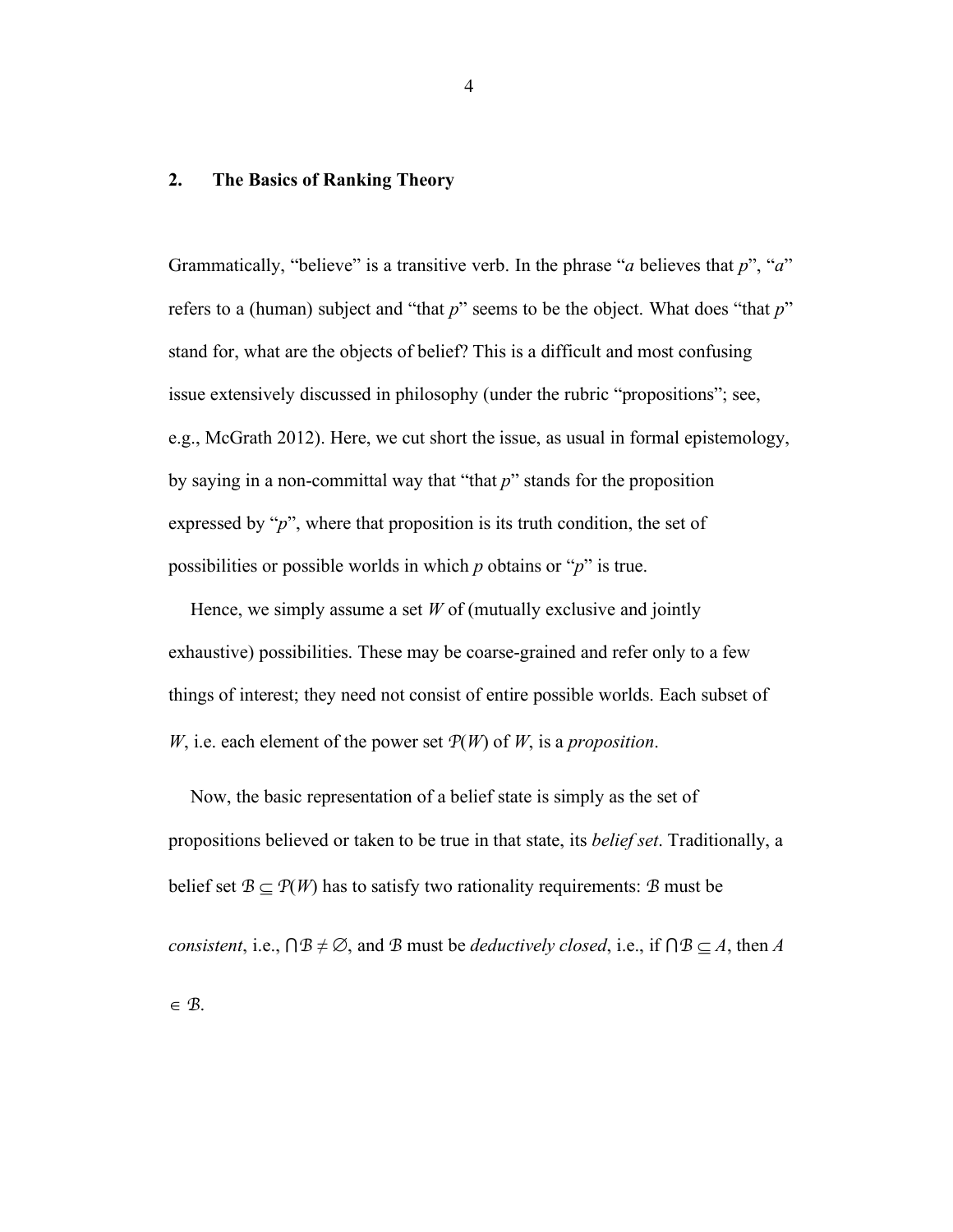These two rationality requirements may seem entirely obvious. The rationale of deductive logic is to check what we must not believe and what we are committed to believe. Note, however, that deductive closure is lost when we identify belief with probability above a certain threshold; it easily happens that the probabilities of two propositions is above the threshold, while that of their conjunction is below. Thus, the lottery and the preface paradox and the general desire to stick to a probabilistic representation of belief have led to a contestation of these requirements (see, e.g., Christensen 2005). Here we stick to them as absolutely basic (see chapter 3.1 by Steinberger in this volume). Of course, these requirements can be maintained only under a dispositional understanding of belief; occurrent thought cannot be deductively closed.

The notion of a belief set is static. However, belief sets continuously change, and we must account for how they change (or should rationally change). We cannot do so on a qualitative level. In those changes we often give up old beliefs and replace them by new ones, and then we give up less well entrenched beliefs and keep better entrenched ones (see chapter 5.2 by Rott in this volume). Roughly, this calls for some entrenchment order or, indeed, for some kind of degrees of belief measuring the strength of entrenchment. Here, ranking theory commences. Let us start with some brief formal explanations.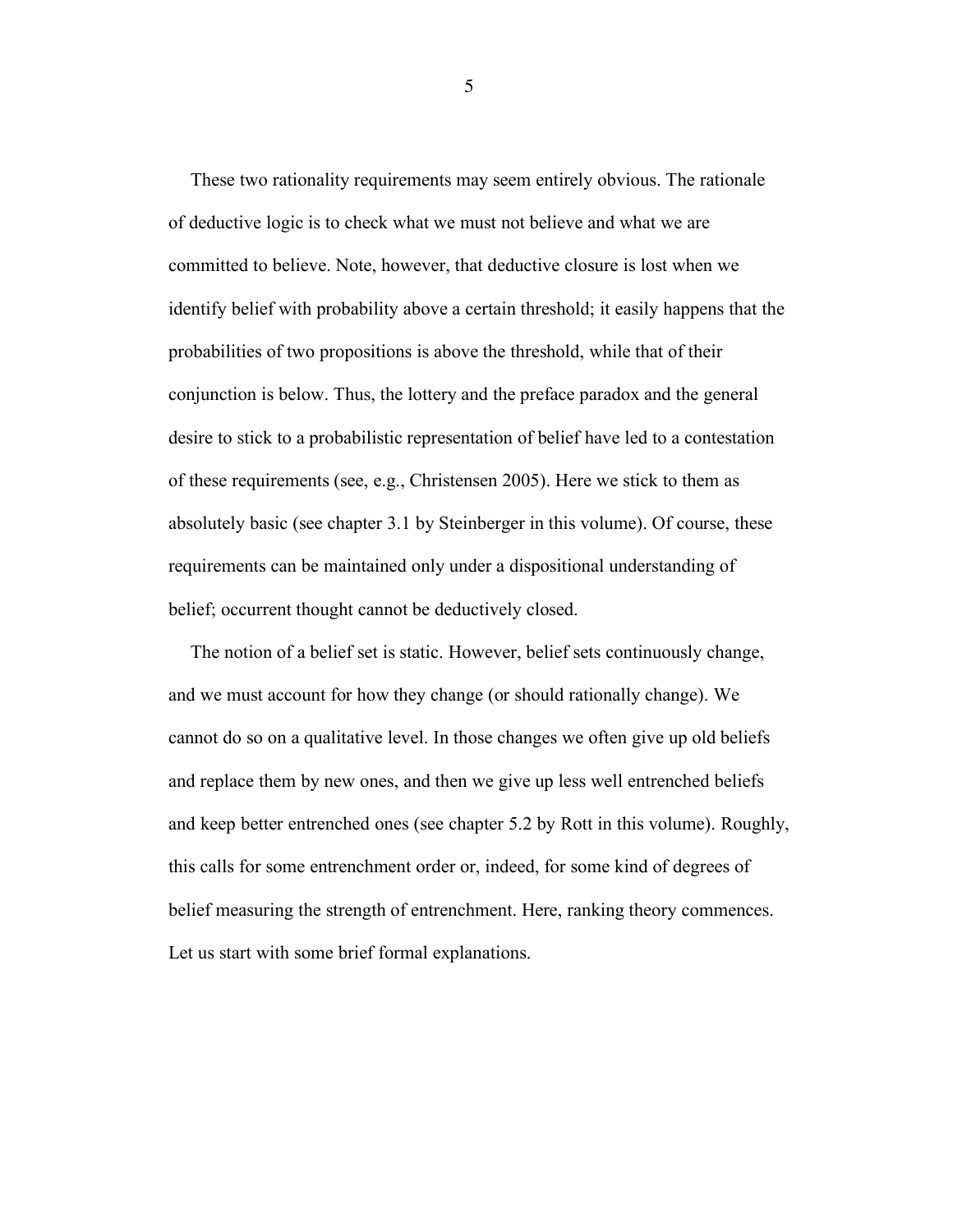*Definition 1*:  $\kappa$  is a *negative ranking function* for *W* iff  $\kappa$  is a function from  $P(W)$ 

into the set of natural numbers plus infinity  $\infty$  such that for all *A*, *B*  $\subseteq$  *W*:

- (1)  $\kappa(W) = 0$  and  $\kappa(\emptyset) = \infty$ ,
- (2)  $\kappa(A \cup B) = \min \{ \kappa(A), \kappa(B) \}$  (*the law of disjunction*).

The basic interpretation is that k expresses degrees of *disbelief* (whence the qualification 'negative'). If  $\kappa(A) = 0$ , *A* is not disbelieved at all. This allows that  $\kappa(\sim A) = 0$  as well (where  $\sim A$  is the negation of A); then we have indifference or suspension of judgment regarding *A*. If  $\kappa(A) > 0$ , *A* is disbelieved or taken to be false, and the more so, the larger  $\kappa(A)$ . So, positive *belief* in *A* is expressed by disbelief in  $\neg A$ , i.e., by  $\kappa(\neg A) > 0$  (which implies that  $\kappa(A) = 0$ ).

This interpretation explains axioms (1) and (2). (1) says that the tautology  $W$  is not disbelieved, and hence the contradiction  $\varnothing$  is not believed. This entails that beliefs are consistent according to  $\kappa$ . (1) moreover says that the contradiction is indeed maximally disbelieved. And (2) states that you cannot disbelieve a disjunction less strongly than its disjuncts. This entails in particular that if you believe two conjuncts, you also believe their conjunction. Hence, beliefs are deductively closed according to  $\kappa$ . In other words, the belief set  $\mathcal{B} = \{A \mid \kappa(\sim A)$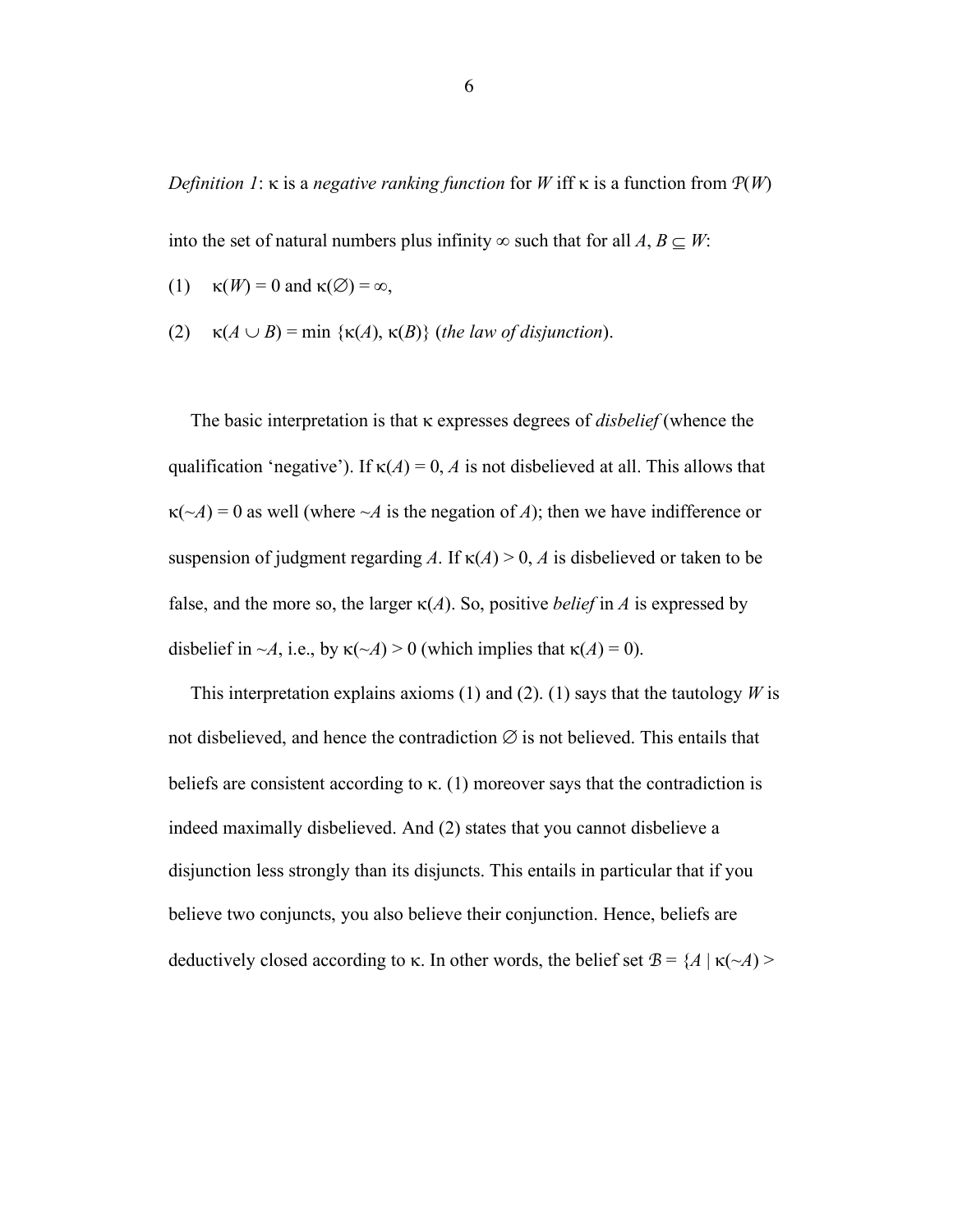$0$ } associated with  $\kappa$  satisfies the two basic rationality requirements. Note, moreover, that (1) and (2) entail:

(3) either 
$$
\kappa(A) = 0
$$
 or  $\kappa(\sim A) = 0$  (or both) (*the law of negation*),

i.e., you cannot (dis)believe *A* and *~A* at once.

For an illustration, consider Tweetie. Tweetie has, or fails to have, each of three properties: being a bird (*B*), being a penguin (*P*), and being able to fly (*F*). This opens eight possibilities. Suppose you have no idea who or what Tweetie is, but somehow you do not think that it might be a penguin. Then your negative ranks for the eight possibilities (which determine the ranks for all other propositions) may be the following (chosen in some plausible way—but see below how the numbers may be justified):

| $\kappa$ |  | $B \cap \neg P$   $B \cap P$   $\neg B \cap \neg P$   $\neg B \cap P$ |  |
|----------|--|-----------------------------------------------------------------------|--|
|          |  |                                                                       |  |
| $\sim$ F |  |                                                                       |  |

## (*Table* 1)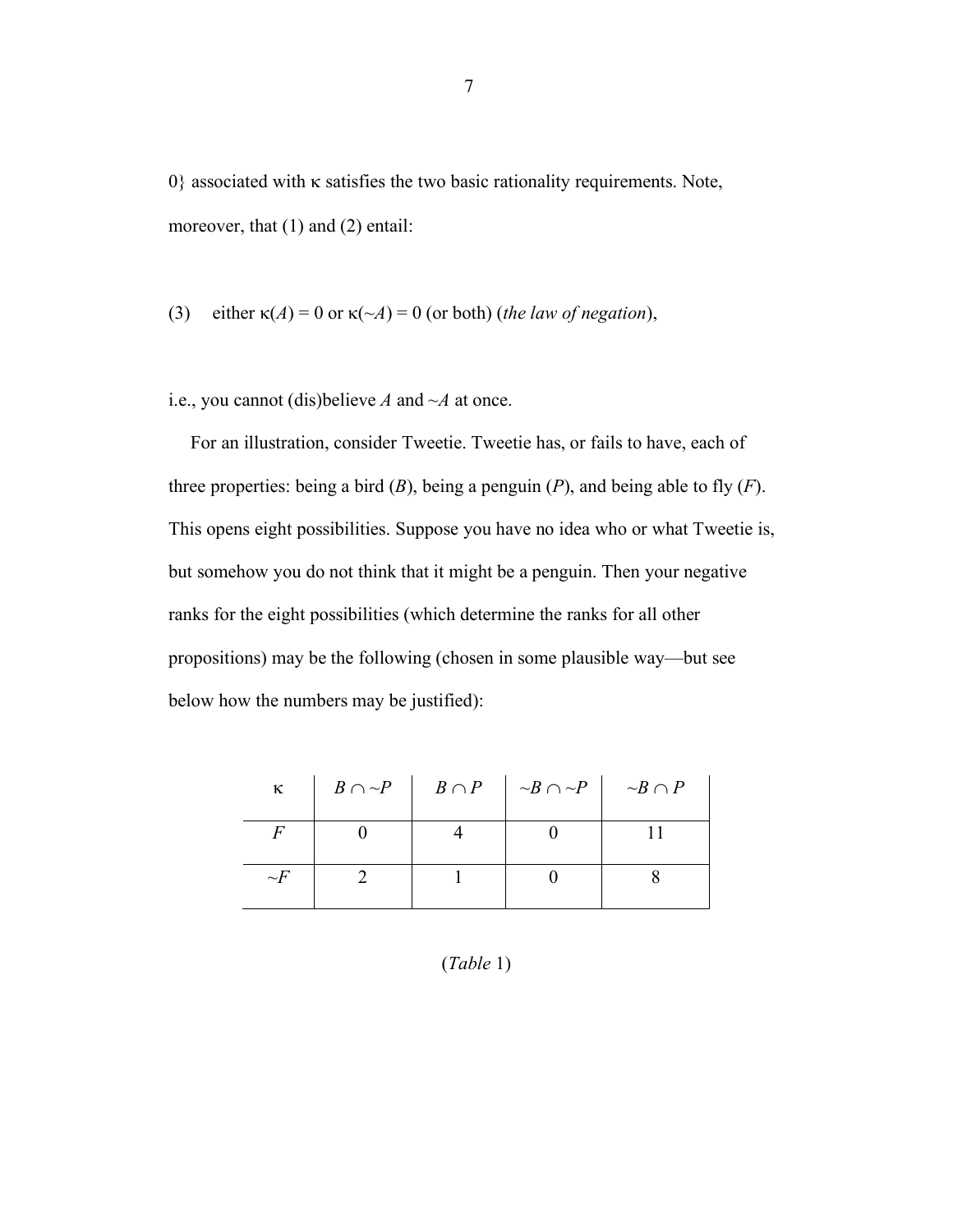In this case, the strongest proposition you believe is that Tweetie is *either* no penguin and no bird ( $\sim B \cap \sim P$ ) *or* a flying bird and no penguin ( $F \cap B \cap \sim P$ ); all other possibilities are disbelieved. Hence, you neither believe that Tweetie is a bird nor that it is not a bird. You are also indifferent concerning its ability to fly. But you believe, e.g.: if Tweetie is a bird, it is not a penguin and can fly  $(\neg B \cup$  $(\neg P \cap F)$ ; and if Tweetie is a penguin, it can fly  $(\neg P \cup F)$ —each if-then taken as material implication. Surely, you believe the latter only because you believe that Tweety is not a penguin in the first place. The large ranks in the last column indicate your strong disbelief in penguins *not* being birds. This may suffice as a first illustration.

We will see the reasons for starting with negative ranks. But, of course, we can also introduce the positive counterpart by defining  $\beta$  to be a *positive ranking function* iff there is a negative ranking function  $\kappa$  such that  $\beta(A) = \kappa(\sim A)$  for all propositions *A*.  $\beta$  represents *degrees of belief*. Of course, (1) and (2) translate directly into axioms for  $\beta$ .

We may as well represent degrees of belief and degrees of disbelief in a single function by defining t to be a *two-sided ranking function* iff there is a negative ranking function  $\kappa$  and the corresponding positive ranking function  $\beta$  such that  $\tau(A) = \beta(A) - \kappa(A) = \kappa(\sim A) - \kappa(A)$  for all propositions *A*. Thus we have  $\tau(A) > 0$ ,  $<$  0, or = 0 according to whether *A* is believed, disbelieved, or neither in  $\tau$ .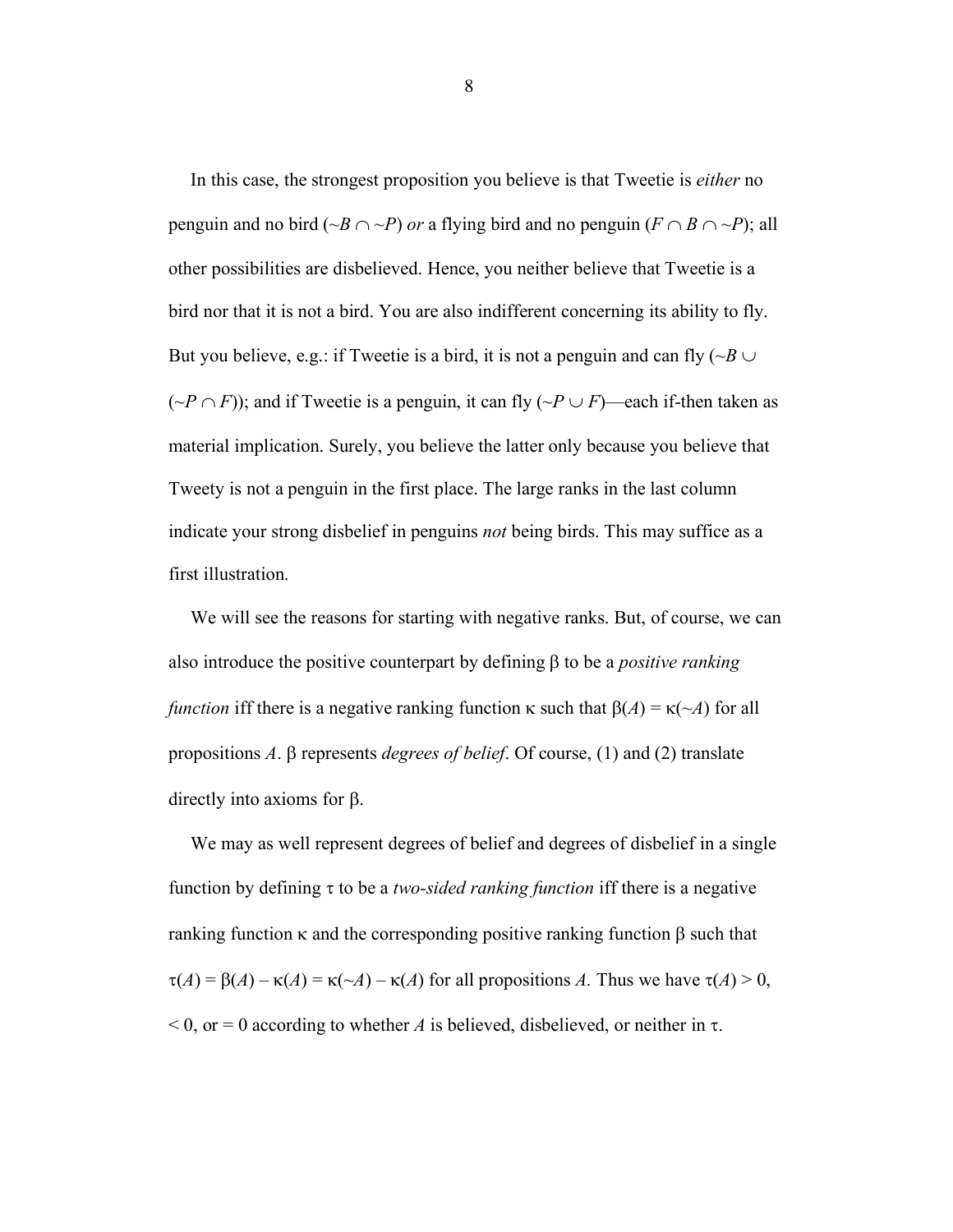Therefore this is perhaps the most intuitive notion. However, the mathematics is best done in terms of negative ranking functions. It is clear, though, that the three functions are interdefinable.

There is an important interpretational degree of freedom that we have not yet noticed. So far, we said that belief in *A* is represented by  $\kappa(\sim A) = \beta(A) = \tau(A) > 0$ . However, we may often find it useful to raise the threshold for belief, as we do informally in asking: "Do you *really* believe *A*?" That is, we may as well say that belief in *A* is only represented by  $\kappa(\sim A) = \beta(A) = \tau(A) > z$  for some  $z \ge 0$ . This seems to be a natural move. Belief is vague. Where does it commence, when does it cease? And this vagueness seems well represented by that parameter *z.* This move at the same time enlarges the range of suspension of judgment to the interval from  $-z$  to  $z$ . The remarkable point about axioms (1) and (2) is that they guarantee belief sets to be consistent and deductively closed, however we choose the threshold *z*. They are indeed equivalent to this general guarantee.

#### **3. Conditional Ranks, Reasons, and the Dynamics of Ranks**

So far, we have sketched only the static part of ranking theory. However, we mentioned that the numeric ranks are essentially used to account for the dynamics of belief; they are not just to represent greater and lesser firmness of (dis)belief. To achieve this, the crucial notion is that of conditional ranks.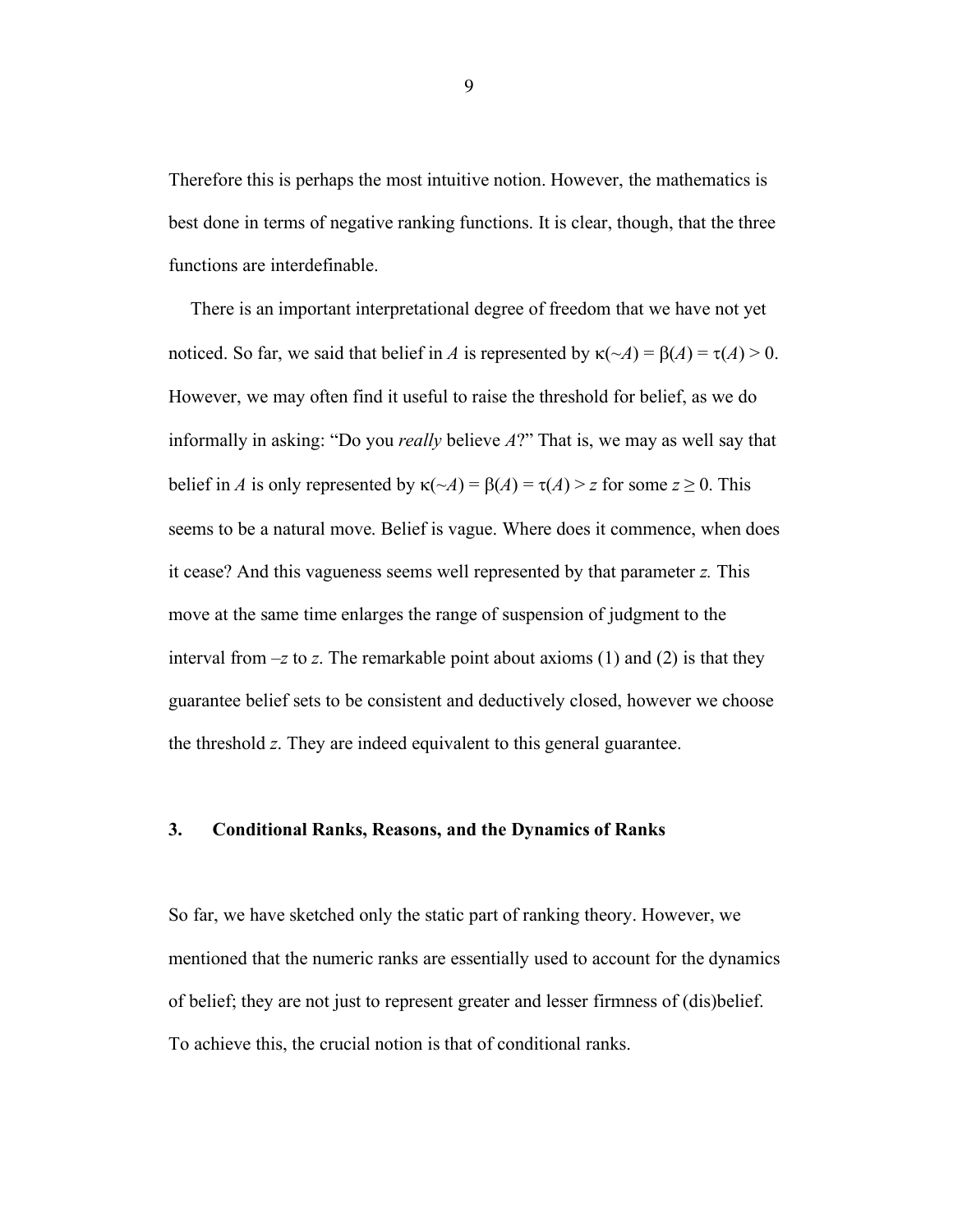*Definition 2*: Let  $\kappa$  be a negative ranking function for *W* and  $\kappa(A) < \infty$ . Then the *conditional rank* of *B* given *A* is defined as  $\kappa(B | A) = \kappa(A \cap B) - \kappa(A)$ .

We might rewrite this definition as:

(4)  $\kappa(A \cap B) = \kappa(A) + \kappa(B \mid A)$  (the *law of conjunction*).

This is highly intuitive. For, what is your degree of disbelief in  $A \cap B$ ? One way for  $A \cap B$  to be false is that *A* is false; this contributes  $\kappa(A)$  to that degree. However, if *A* is true, *B* must be false; and this adds  $\kappa(B \mid A)$ .

It immediately follows for all propositions *A* and *B* with  $\kappa(A) < \infty$ :

(5)  $\kappa(B | A) = 0$  or  $\kappa(\sim B | A) = 0$  (*the conditional law of negation*).

This law says that even conditional belief must be consistent. If both,  $\kappa(B \mid A)$  and  $\kappa$ ( $\sim$ B | A), were > 0, both, B and  $\sim$ B, would be (dis-)believed given A, and this must be excluded, as long as the condition *A* itself is considered possible. Indeed, given definition 2 and axiom (1), we could axiomatize ranking theory also by (5)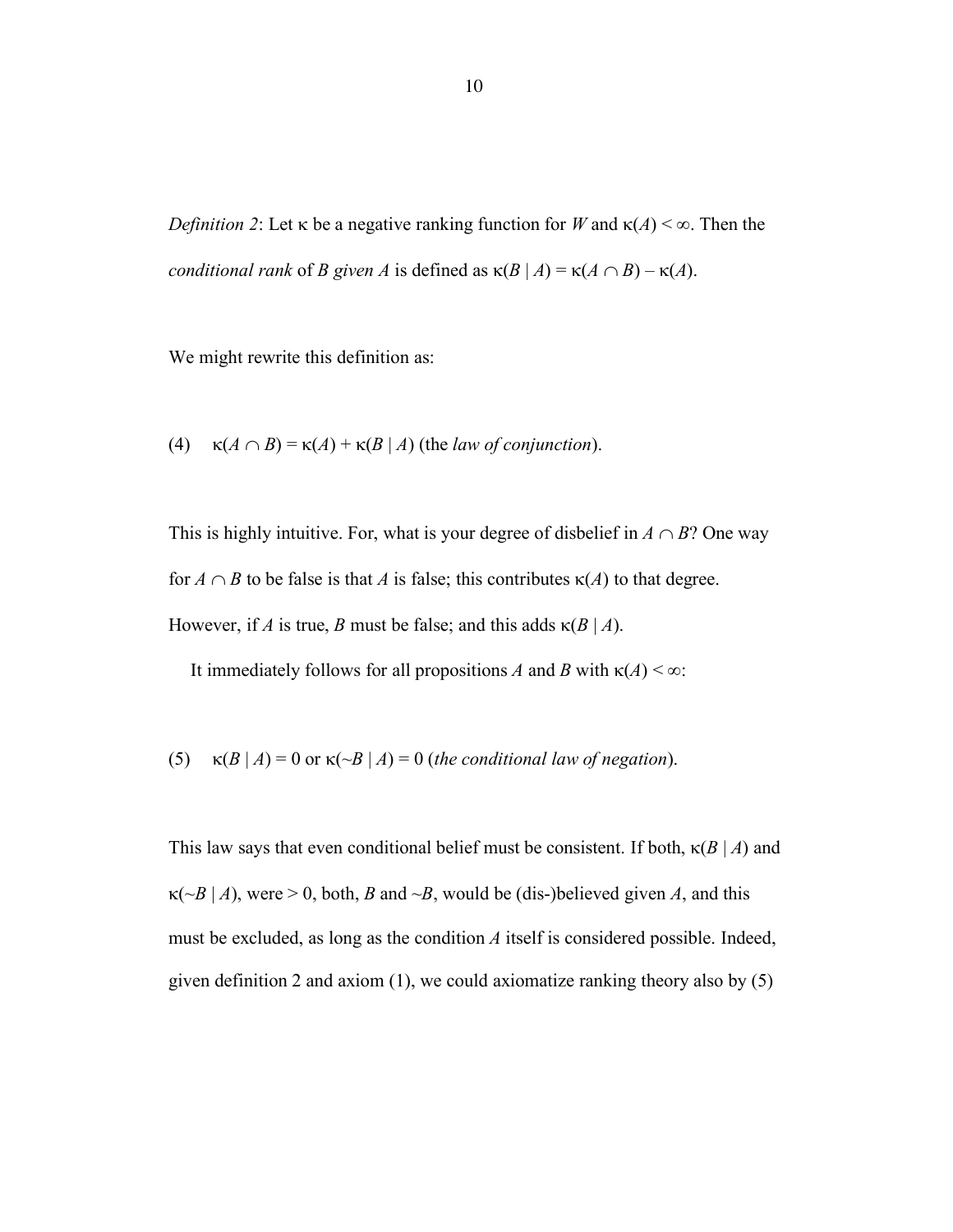instead of (2). Hence, the only substantial assumption written into ranking functions is conditional consistency.

Axioms (1) and (2) did not refer to any cardinal properties of ranking functions. However, the definition of conditional ranks involves arithmetical operations and thus presupposes a cardinal understanding of ranks. We will see below how this may be justified. We hasten to add that one could as well define positive conditional ranks by  $\beta(B \mid A) = \kappa(\neg B \mid A)$  and two-sided conditional ranks by  $\tau(B \mid A)$  $A$ ) =  $\kappa$ (~*B* | *A*) –  $\kappa$ (*B* | *A*).

As an illustration, consider again Table 1 and the conditional beliefs contained therein. We can see that precisely the (material) if-then propositions nonvacuously held true correspond to conditional beliefs. According to the  $\kappa$ specified, you believe, e.g., that Tweetie can fly given it is a bird (since  $\kappa(\sim F | B)$ ) = 1) and also given it is a bird, but not a penguin (since  $\kappa(\sim F | B \cap \sim P) = 2$ ), and that Tweetie cannot fly given it is a penguin (since  $\kappa(F | P) = 3$ ). Hence, your vacuous belief in the material implication "if Tweety is a penguin, it can fly" does not amount to a corresponding conditional belief. In other words: "if, then" expresses conditional belief rather than material implication (see also chapter 6.1 by Starr in this volume).

A first fundamental application of conditional ranks lies in the notion of an *epistemic reason*, which is at the center of the entire handbook. It is very natural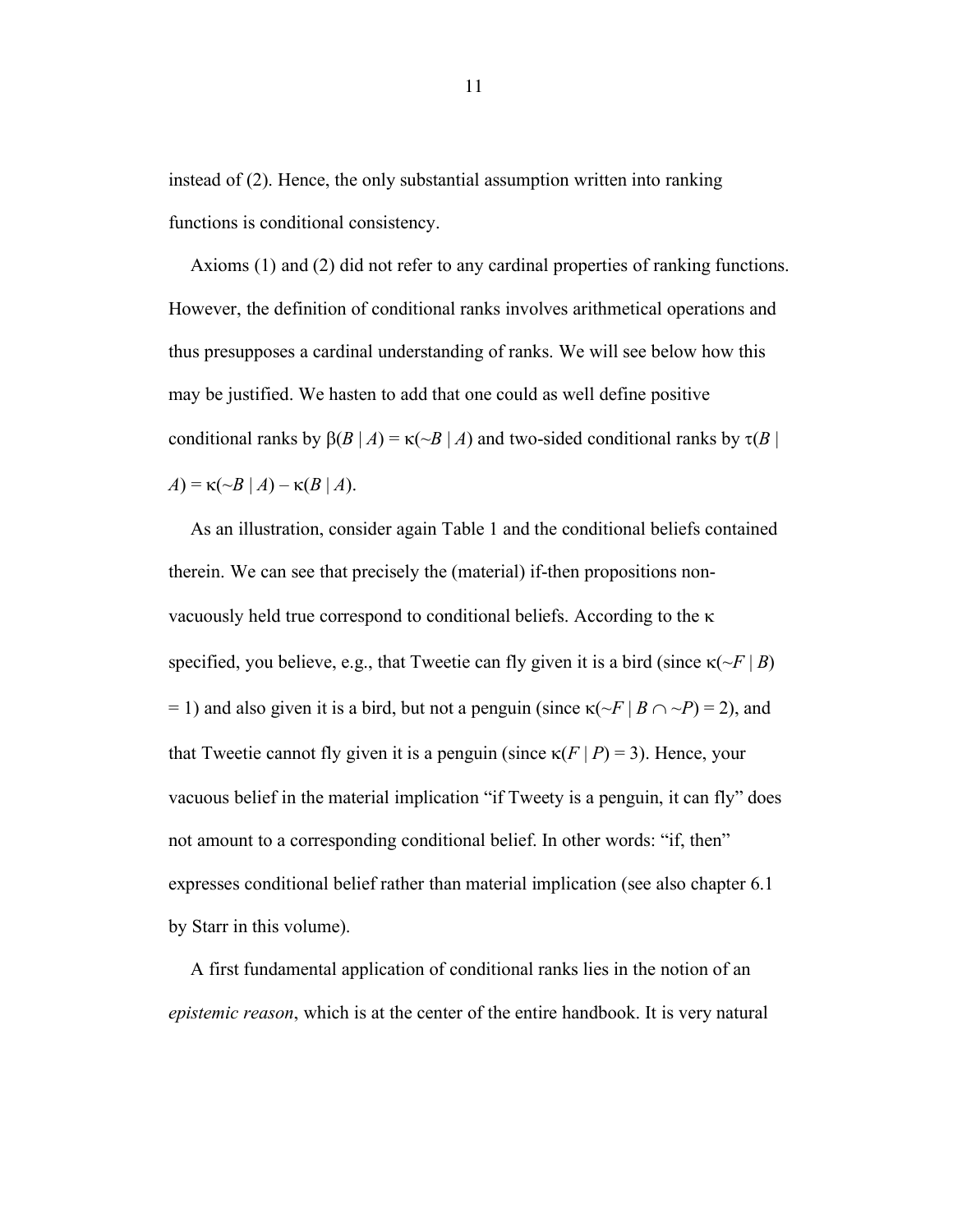to say that *A* is a reason for *B* iff *A* speaks in favor of *B* or confirms *B*, if *A* makes *B* more plausible or less implausible, or if *B* is more credible or less incredible given *A* than given  $\neg A$ . This explanation works for any conception of conditional degrees of belief. In a probabilistic interpretation it amounts to Carnap's notion of incremental confirmation or positive relevance (Carnap 1950/62), which is basic for confirmation theory (see chapter 4.3 by Merin in this volume). Rankingtheoretically, it leads to

*Definition 3: A* is a *reason for B* relative to the negative ranking function  $\kappa$  or the associated two-sided ranking function  $\tau$  iff  $\tau(B | A) > \tau(B | \neg A)$ .

We may show that if *A* is a deductive reason for *B*, i.e., if  $A \subseteq B$ , then *A* is also a reason for *B* according to definition 3 (given  $\kappa(A)$ ,  $\kappa(\neg B) \le \infty$ ). Clearly, this definition provides only a subjectively relativized notion of a reason entirely depending on the subject's doxastic state. Philosophers strive for a more objective notion of a reason<sup>3</sup>, perhaps because they take objective deductive reasons as a paradigm. In our view, the extent to which a more objective notion may be reached is a philosophically fundamental, alas very open issue (see Spohn, 2018).

<sup>3</sup> See also chapters 2.1 by Broome, 2.2 by Wedgwood, and 12.2 by Smith (in this volume).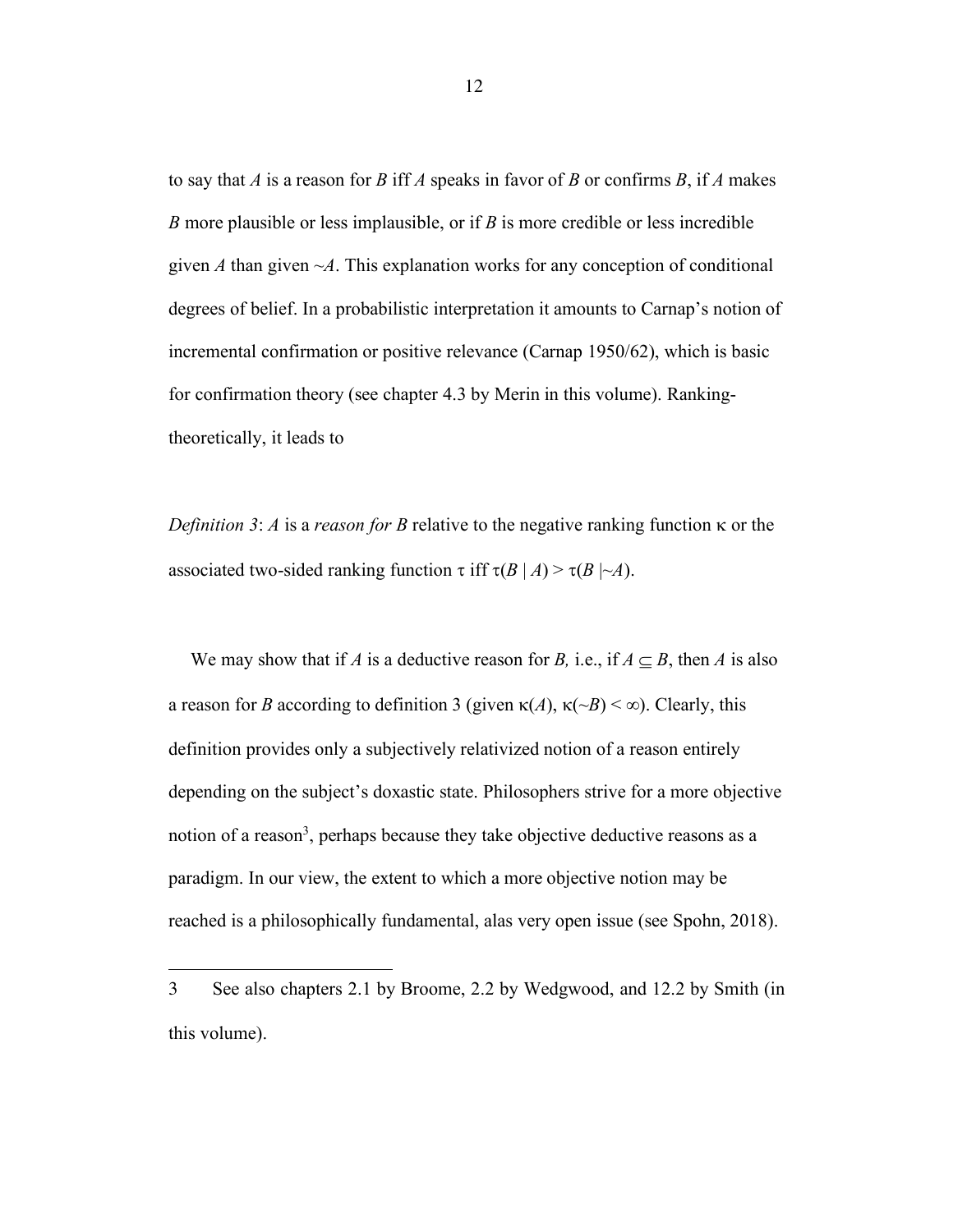On this account, reasons can take four significant forms, depending on whether  $\tau(B \mid A)$  and  $\tau(B \mid \neg A)$  are positive or negative. E.g., *A* is a *sufficient* reason for *B* iff *B* is believed given *A* and not believed given *~A*. We suggest that this is indeed the core meaning of the term "sufficient reason", although it is often used differently.

Moreover, we may define that *B* is (doxastically) *irrelevant* to or *independent*  of *A* if neither *A* nor  $\neg A$  is a reason for *B*. On this basis, a theory of (conditional) independence can be developed in ranking terms in far-reaching analogy to the probabilistic theory. For instance, the theory of Bayes nets (see chapter 4.2 by Hartmann in this volume) works equally well in ranking theory (see Goldszmidt & Pearl, 1996).

A second fundamental application of conditional ranks lies in the dynamics of beliefs and ranks. As in probability theory, we may say that we should simply move to the degrees of belief conditional on the evidence *E* learned. Thereby, though, the evidence *E* acquires maximal certainty, either probability 1 or positive rank  $\infty$ . This seems too restrictive. In general, evidence may be (slightly) uncertain, and our rules for doxastic change through evidence or learning—we do not attend to changes caused in other ways like forgetting—should take account of this. In ranking theory, it is achieved by two principles: first, conditional ranks given the evidence  $E$  and given its negation  $\neg E$  are not changed by the evidence itself—how could it change them?—and second, the evidence *E* does not become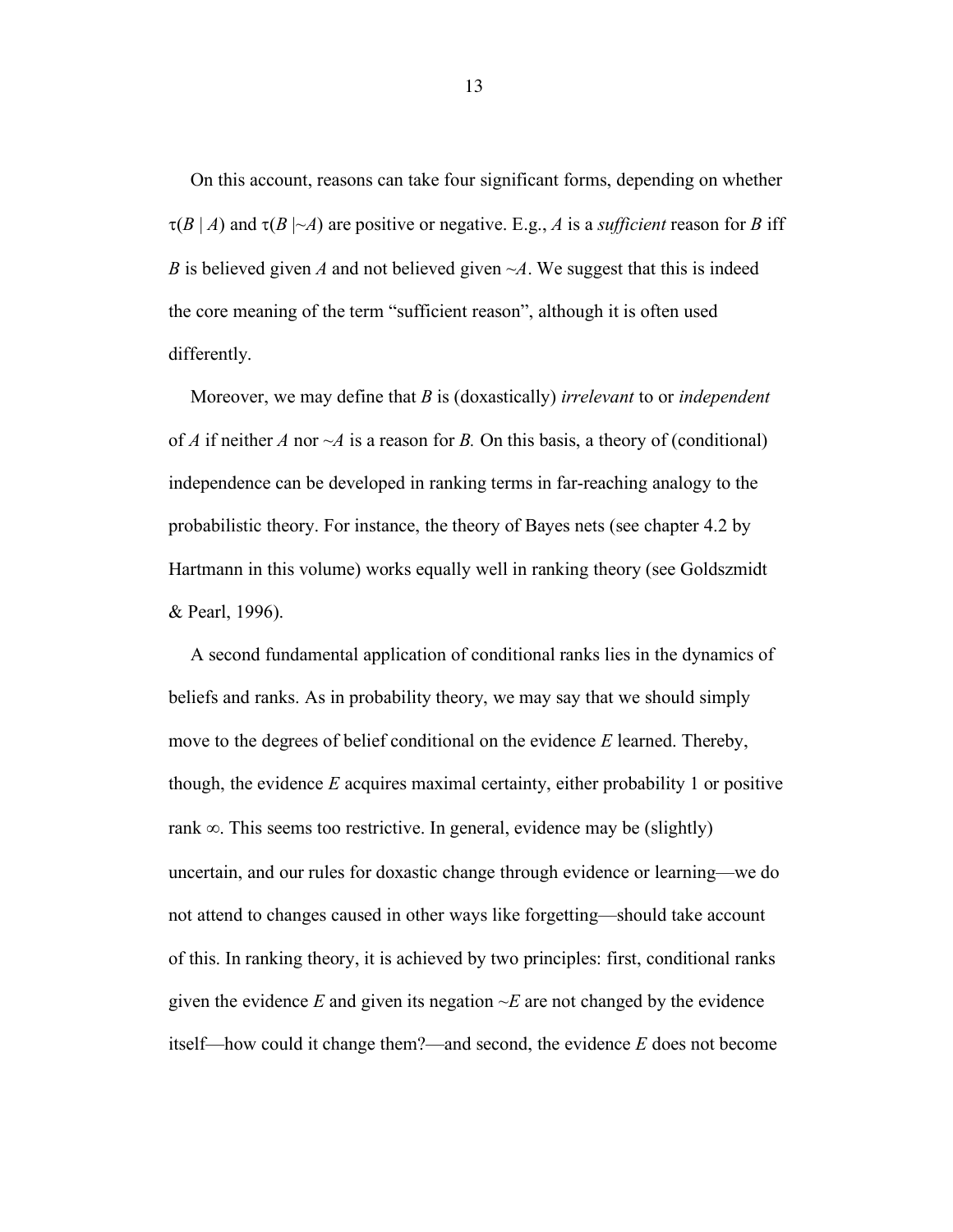maximally certain, but improves its position by *n* ranks, where *n* is a free parameter characterizing the specific information process.4 These two assumptions suffice to uniquely determine the kinematics of ranking functions, i.e., ranking-theoretic conditionalization.

In order to see how this works look again at our Tweety example. Suppose you learn in some way and accept with firmness 2 that Tweetie is a bird. Thus you shift up *~B*-possibilities by 2 and keep constant the rank differences within *B* and within  $\sim$ *B*. This results in the posterior ranking function  $\kappa$ <sup>'</sup>:

| $\kappa$ <sup>'</sup> |  | $B \cap \neg P$   $B \cap P$   $\neg B \cap \neg P$   $\neg B \cap P$ |  |
|-----------------------|--|-----------------------------------------------------------------------|--|
|                       |  |                                                                       |  |
| $\sim$ F              |  |                                                                       |  |

## (*Table* 2)

In  $\kappa$ ' you believe that Tweetie is a bird able to fly, but not a penguin; you still neglect this possiblity. So, in  $\kappa$ ' you believe more than in  $\kappa$ ; in belief revision

<sup>4</sup> This is completely analogous to Jeffrey conditionalization in probability theory (see Jeffrey 1983, ch. 11, and chapter 4.1 by Hájek & Staffel in this volume).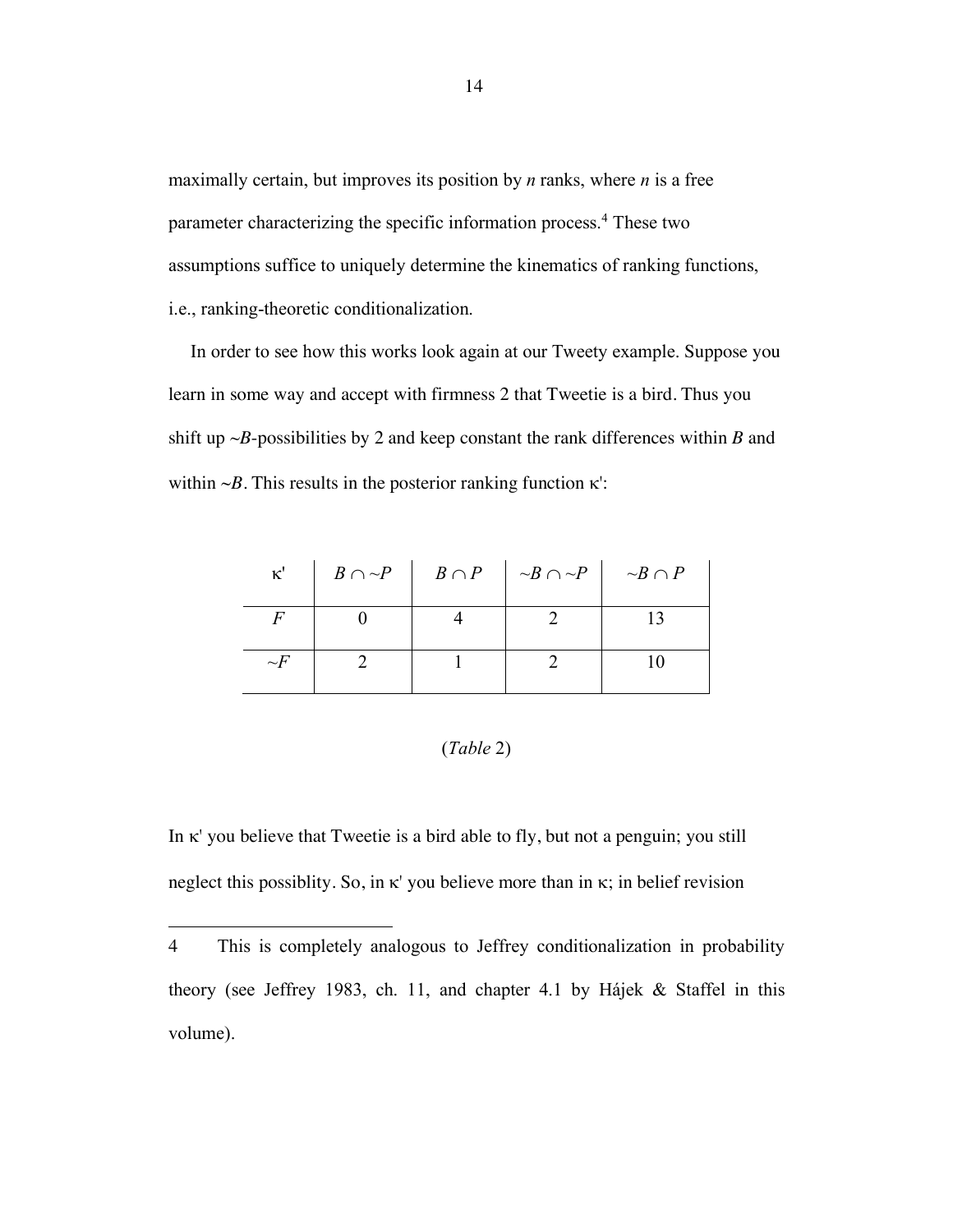theory (cf. Chapter 5.2 of Rott in this volume) this would be called a belief expansion.

Next, to your surprise, you tentatively learn and accept, say with firmness 1, that Tweetie is indeed a penguin. This results in another ranking function  $\kappa$ ", which shifts all *P*-possibilities down by 1 and all *~P*-possibilities up by 1, so that *P* is indeed believed with firmness 1 (i.e.,  $\kappa''(-P) = 1$ ):

| $\kappa$ " |  | $B \cap \neg P$   $B \cap P$   $\neg B \cap \neg P$   $\neg B \cap P$ |  |
|------------|--|-----------------------------------------------------------------------|--|
|            |  |                                                                       |  |
| $\sim$ F   |  |                                                                       |  |

#### (*Table* 3)

So, you have changed your mind and believe in  $\kappa$ " that Tweetie is a penguin bird that cannot fly. In belief revision theory this would be called a belief revision. Obviously, belief contraction (cf. Chapter 5.2 of Rott in this volume), where you simply give up a belief previously held without replacing it by a new one, can also be modeled by ranking-theoretic conditionalization. The example already demonstrates that this rule of belief change can be iteratively applied *ad libitum*.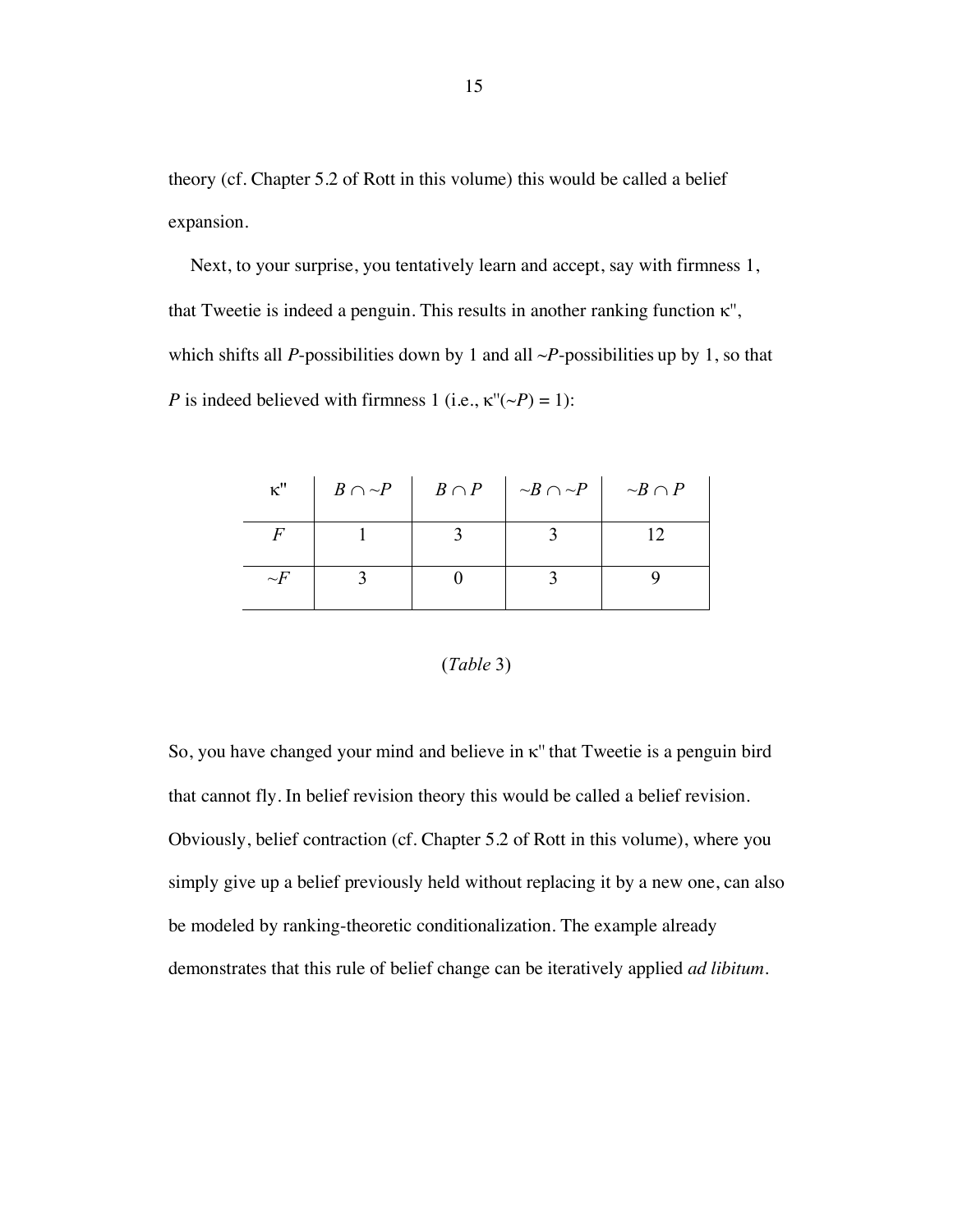An important application of ranking-theoretic conditionalization is that it delivers a measurement procedure for ranks that justifies the cardinality of ranks. This procedure refers to iterated belief contraction. Its point is this: if your iterated contractions behave as prescribed by ranking theory<sup>5</sup>, then that behavior uniquely determines your ranking function up to a multiplicative constant. That is, your ranks can thereby be measured on a ratio scale (see Hild  $&$  Spohn 2008). The consequences of the fact that ranks are measured only on a ratio scale await investigation. They imply, e.g., a problem analogous to the problem of the interpersonal comparison of utilities.

## **4. Comparisons**

 

The formal structure defined by axioms (1) and (2) has been called *Baconian probability* by Cohen (1980). Its first clear appearance is in the functions of potential surprise developed by Shackle (1949). The structure is also hidden in Rescher (1964) and is clearly found in Cohen's own work in Cohen (1970, 1977). The crucial formal advance of ranking theory lies in the definition of conditional ranks, which is nowhere found in these works and which makes the theory a properly cardinal one.

<sup>5</sup> In fact, we need no more than twofold non-vacuous contractions.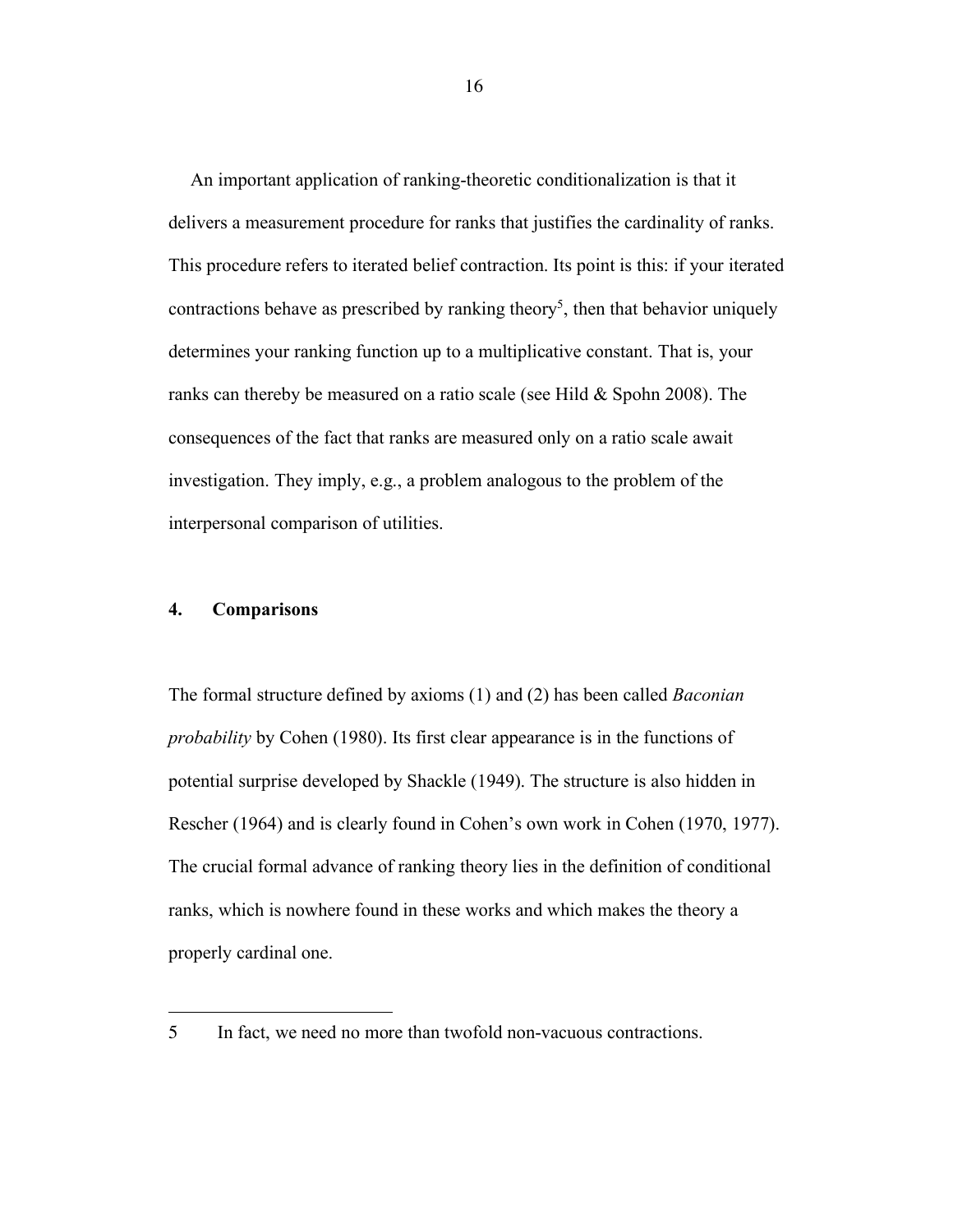Belief revision theory was precisely about the dynamics of belief. However, they only conceived of entrenchment *orders*. And within their ordinal framework, there was no clear solution of the problem of iterated belief revision (see chapter 5.2 of Rott in this volume).

Possibility theory, building on early work of Zadeh (1978) and developed by Dubois and Prade (see chapter 4.7 by Dubois & Prade in this volume), is in fact equivalent to ranking theory; (2) is the characteristic property of possibility measures. However, the interpretation of those measures was intentionally left open, leaving considerable formal uncertainty as to how conceive of conditional degrees of possibility.

The theory of Dempster-Shafer belief functions, as developed in Shafer (1976), seems to be a far more general theory (see again chapter 4.7 of Dubois & Prade in this volume), which comprises probability theory and also ranking theory as a special case. Shafer (1976, ch. 10) defines so-called consonant belief functions which appear to be equivalent to negative ranking functions. However, their respective dynamic behavior diverges, a fact that prevents reduction of ranking theory to the DS theory (see Spohn 2012, sect. 11.9).

Of course, the largest comparative issue is how ranking theory relates to probability theory. A comparison of their axioms and their form of conditionalization suggests translating the sum of probabilities into the minimum of ranks and the product and the quotient of probabilities into the addition and the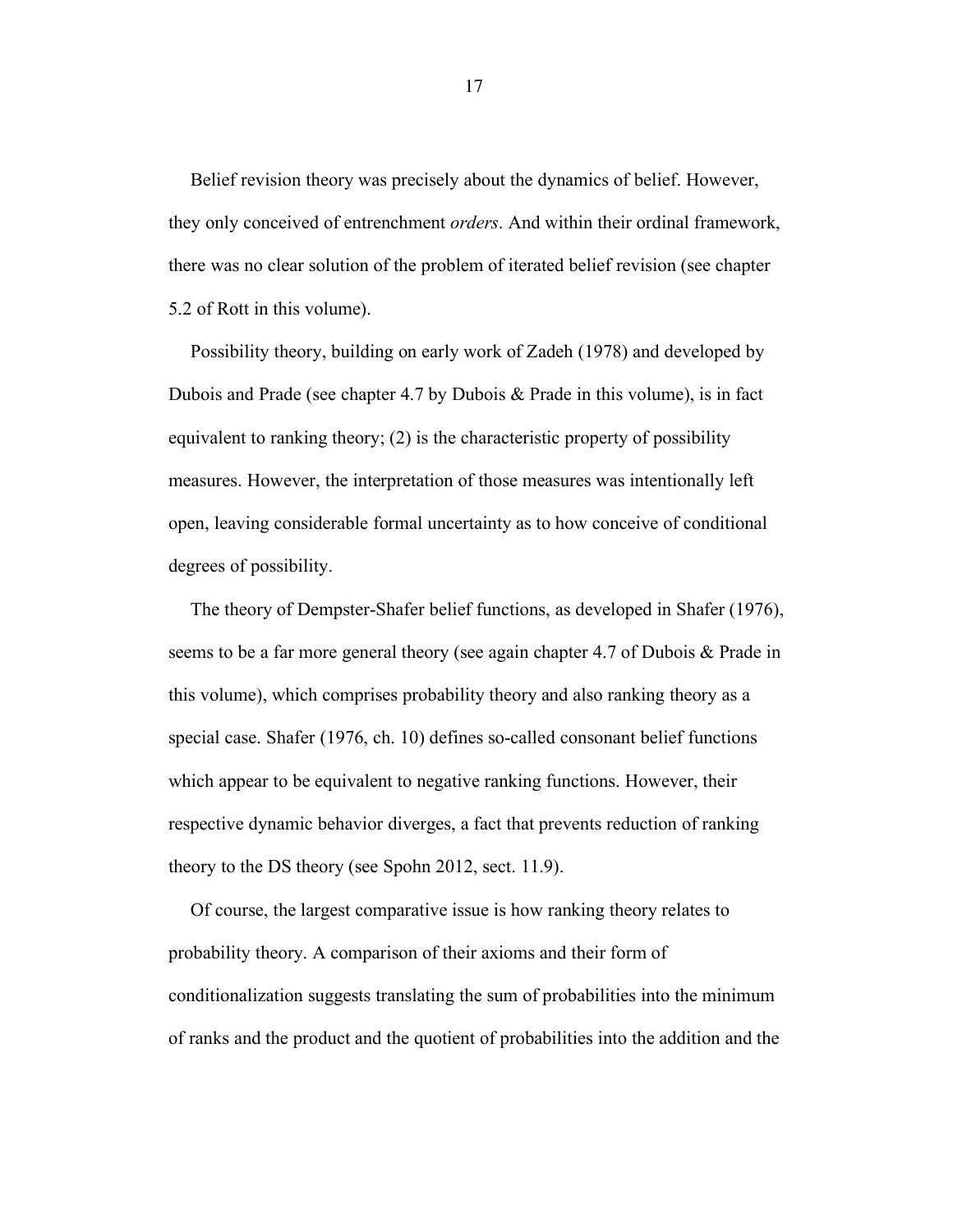subtraction of ranks. This translation works only for negative ranks; that's why the latter provide the formally preferred version of ranking theory. And it explains why very many things that can be done with probability theory also work for ranking theory in a meaningful way.

However, the translation does not justify conceiving ranks in probabilistic terms. As mentioned in section 2, belief in *A* cannot be probabilistically represented by  $P(A) = 1 - \varepsilon$ , if one sticks to the consistency and deductive closure of belief sets. The relation of probability and belief is hotly debated in philosophy without a clear solution emerging (see, e.g., the proposals of Leitgeb 2017 and Raidl & Skovgaard-Olsen 2016). Therefore, our attitude has always been to independently develop ranking theory as a theory of belief.

## **5. Ranking Functions in Artificial Intelligence**

 

Besides probability theory and logic, ranking functions are among the most popular formalisms used for knowledge representation<sup>6</sup> and reasoning (KRR), and their popularity is still increasing because they provide a very versatile framework for many central operations in KRR, as already sections 2-4 pointed out. Most importantly, ranking functions are a convenient common basic tool for

<sup>6</sup> In AI, the distinction between knowledge and belief is usually quite vague.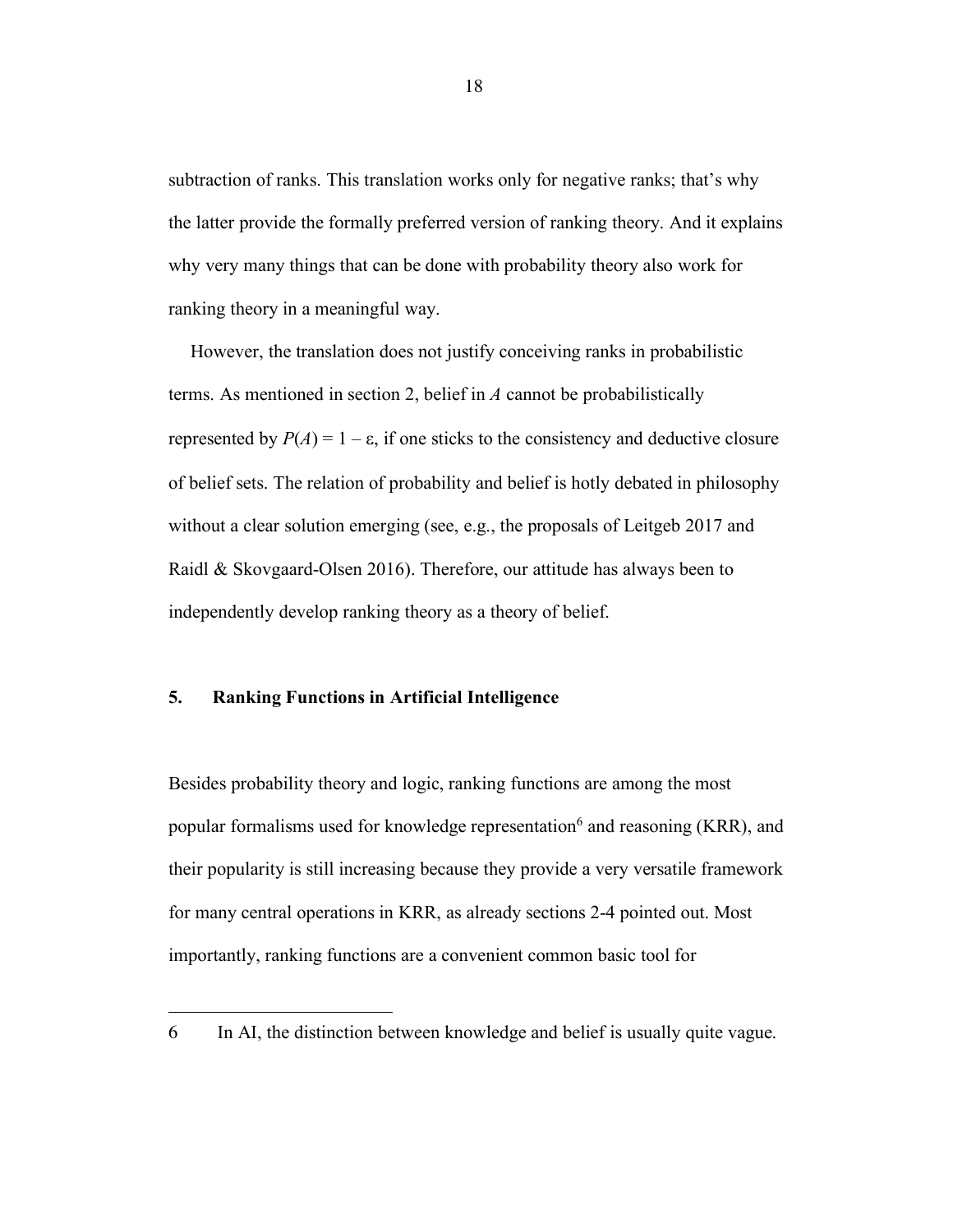nonmonotonic reasoning and belief revision. Belief revision has been already explained in more detail in section 3, and nonmonotonic reasoning also deals with belief dynamics in that conclusions may be given up when new information arrives (so, the consequence relation is not monotonic, as in classical logic). Both fields emerged in the 1980's (partly) as a reaction to the incapability of classical logic to handle problems in everyday life that intelligent systems like robots were expected to tackle. Knowledge, or belief about the world is usually uncertain, and the world is always changing. Therefore, AI systems built upon classical logics failed. So-called preferential models (see Makinson 1989) provide an important semantics for nonmonotonic logics, their basic idea is to order worlds according to normality and focus on the minimal, i.e., the most plausible ones for reasoning. Likewise, AGM belief revision theory (see chapter 5.2 by Rott in this volume) needs orderings of worlds to become effective. For both fields, ranking functions offer quite a perfect technical tool that also complies nicely with the intuitions behind the techniques. Moreover, they can also evaluate conditionals and are an attractive qualitative counterpart to probabilities (see section 3).

Judea Pearl was probably the first renowned AI scientist to make use of ranking functions; his famous *system Z* (Pearl 1990) is based on them. He has continuously emphasized the structural commonsense qualities of probabilities and developed ranking functions as an interesting qualitative counterpart to probabilities. He set up his system Z as an "ultimate system of nonmonotonic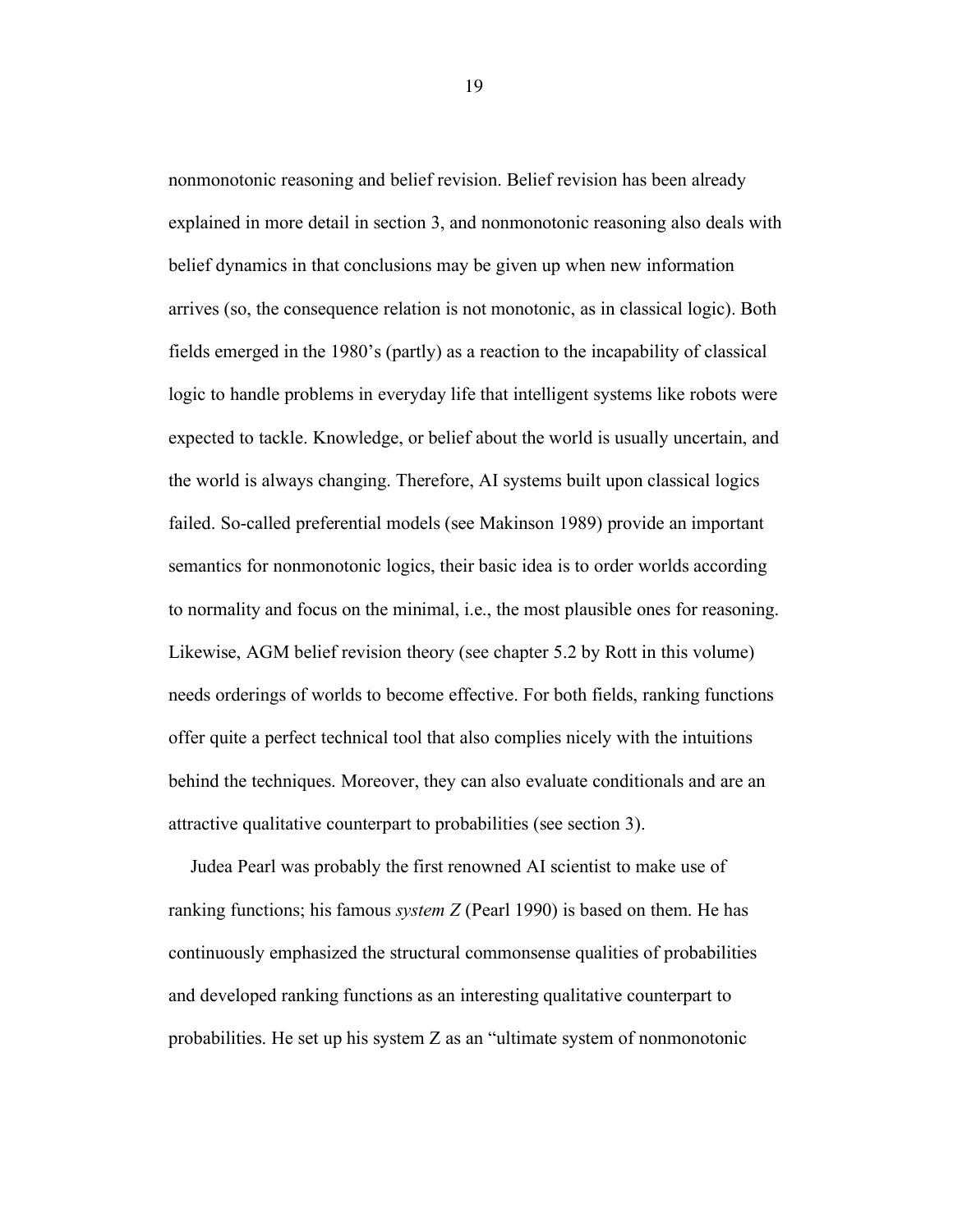reasoning" in terms of ranking functions. To date, it is one of the best and most convenient approaches to implement high-quality nonmonotonic reasoning.

Consequently, ranking functions are deeply connected with nonmonotonic and uncertain reasoning and with belief change, which are core topics in KRR. Many researchers make use of them in one way or another even if they rely on more general frameworks. Darwiche & Pearl (1997) presented general postulates for the iterated revision of general epistemic states, but illustrated their account with ranking functions. So did Jin & Thielscher (2007) and Delgrande & Jin (2012) when they devised novel postulates for iterated and multiple revision. Interestingly, the independence properties for advanced belief revision which were proposed in those papers can be related to independence with respect to ranking functions (see Spohn 2012, ch. 7) in analogy with probabilistic independence (see Kern-Isberner & Huvermann, 2017).

Indeed, as suggested in section 3, ranking functions are particularly well suited for iterated belief change because they can easily be changed in accordance with AGM theory, returning new ranking functions which are readily available for a successive change operation. The main AGM operations are revision (adopting a belief) and contraction (giving up a belief), related by Levi and Harper identities (see chapter 5.2). In ranking theory, the connections between these operations are even deeper, since (iterated) contraction is just a special kind of (iterated) ranking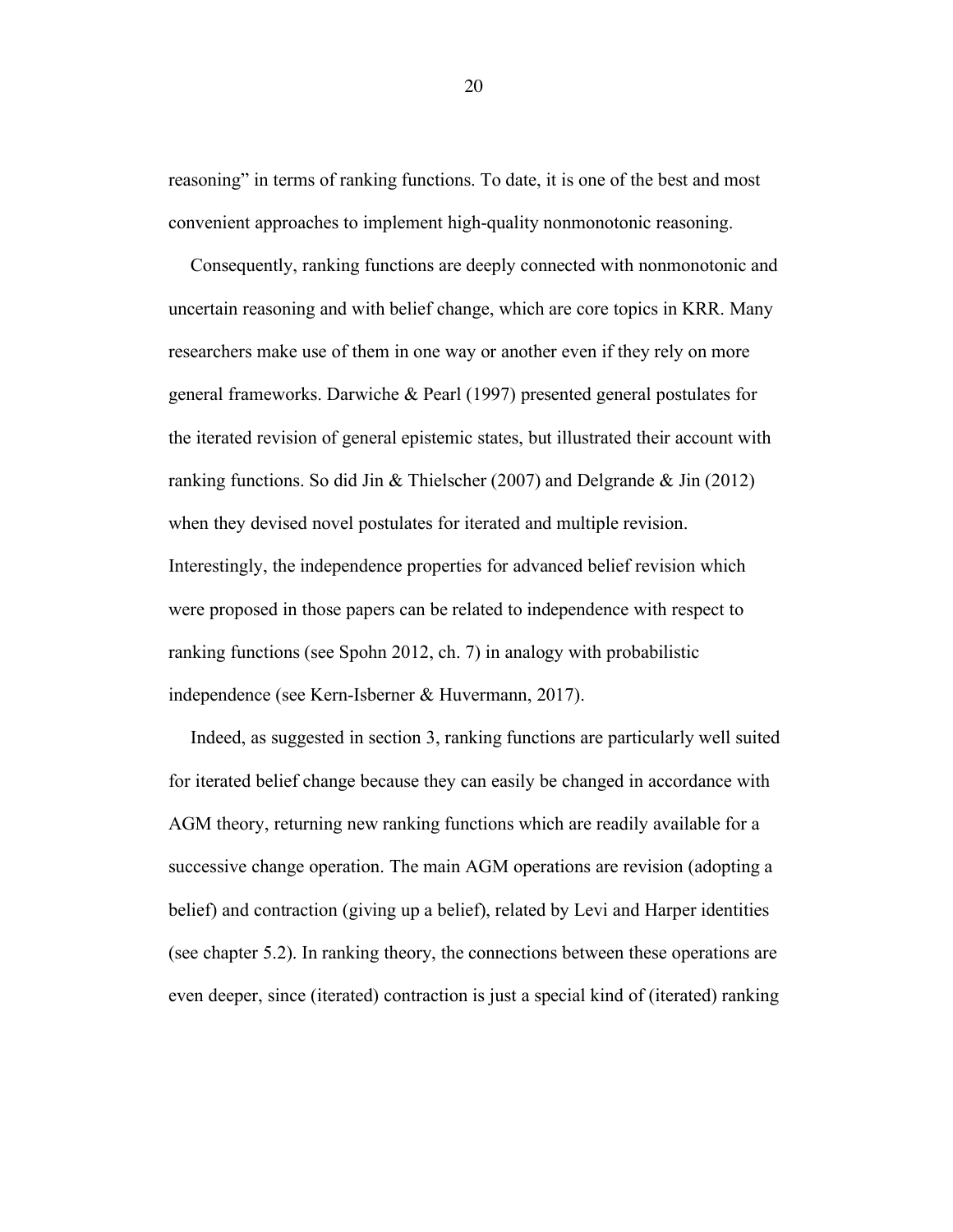conditionalization. Indeed, the results of (Kern-Isberner et al., 2017) show that iterated revision and contractions can be performed by a common methodology.

Continuing on that, and beyond practicality and diversity of ranking functions, it is crucial to understand that they are not just a pragmatically good choice but indeed allow for deep theoretical foundations of approaches to reasoning. It is the ease and naturalness with which they can handle conditionals—very similar to probabilities—that make them an excellent formal tool for modeling reasoning. Given that conditionals are, on the one hand, crucial entities for nonmonotonic and commonsense reasoning and belief change, and, on the other hand, formal entities fully accessible to conditional logics, this capability provides a key feature for logic-based approaches connecting nonmonotonic logics and belief change theories with commonsense and general human reasoning. More precisely, conditional ranks give meaning to differences between degrees in belief when observing *A* vs. *A* & *B* (see the *law of conjunction* in section 3), and the examples of belief change given in section 3 illustrate nicely how it is easily possible to preserve these differences under change when using ranking functions. This property has been elaborated as a *principle of conditional preservation* in Kern-Isberner (2004), giving rise to defining c-representations and c-revisions (all belief changes shown in section 3 are c-revisions). C-representations are crevisions starting from a uniform ranking function and allowing for reasoning from conditional belief bases. Ranking theory is one of the few formal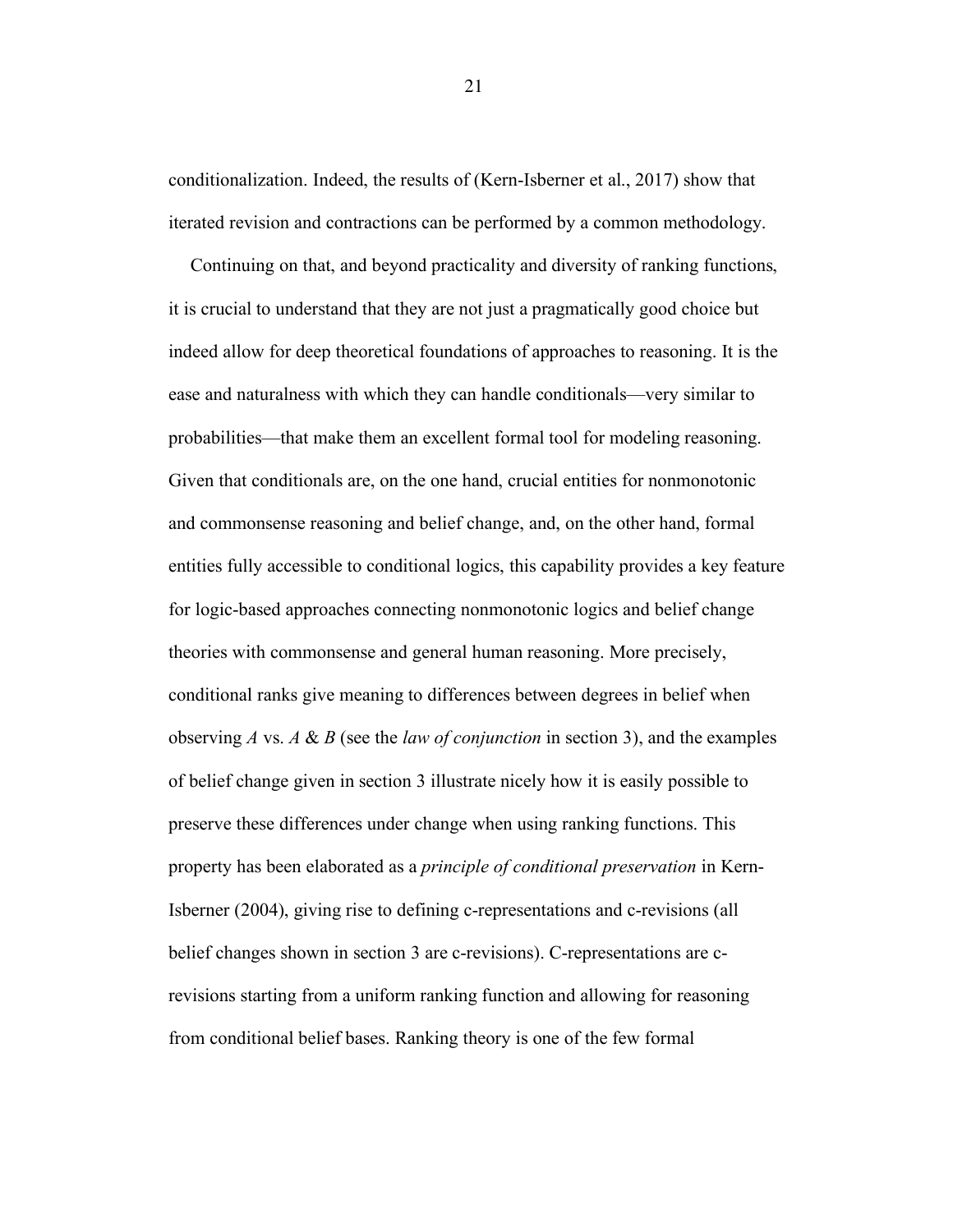frameworks that is rich and expressive enough to allow such a precise formalization of conditional preservation which supports both belief change and inductive reasoning as a common methodology, probability theory is another.

## **6. Ranking Theory in Psychology**

Potentially, ranking theory has applications for many areas of psychology. To illustrate, psychological research on belief revision has been carried out under the inspiration of AGM theory and probabilistic updating (Baratgin & Politzer 2010; Wolf et al. 2012; Oaksford & Chater 2013; see also chapter 5.4 by Gazzo & Knauff in this volume). Such work could be extended by ranking theory, given that one of its central motivations was to represent a notion of full belief, in contrast to probabilistic update mechanisms, while improving upon AGM theory to allow for iterative revisions. However, as Colombo et al. (2018) note, probabilistic Bayesian approaches are currently enjoying a boom in cognitive science to the neglect of alternative formal frameworks, like ranking theory.

As said, possibility theory is mathematically equivalent to ranking theory, yet differs fundamentally in its intended interpretation. In Da Silva Neves et al. (2002) and Benferhat et al. (2005), possibility theory was subjected to empirical testing. In Da Silva Neves et al. (2002), a direct route was chosen by testing whether participants' possibility judgments satisfy the rationality postulates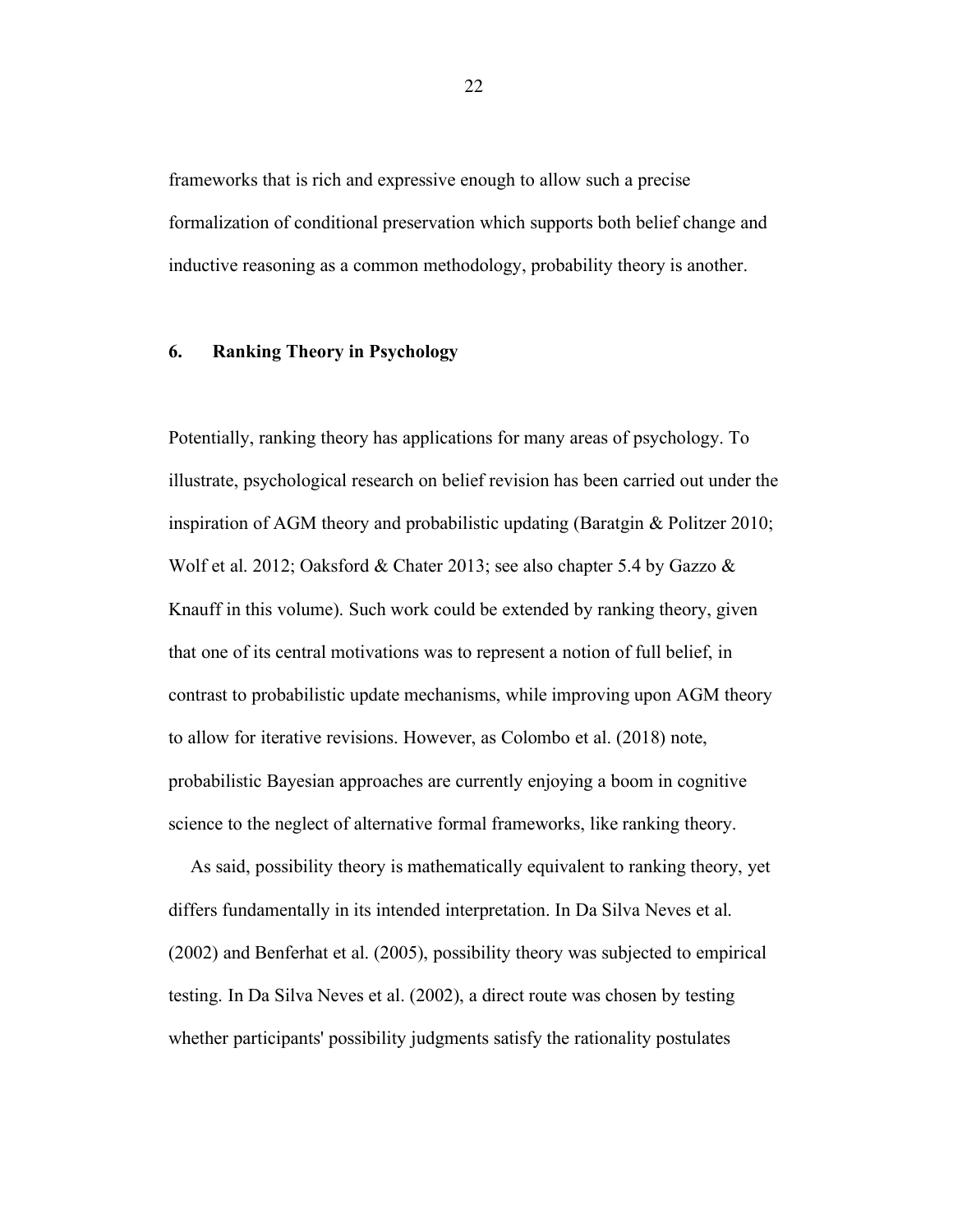codified in System P augmented by Rational Monotonicity  $(A \mid C, \neg(A \mid \neg B))$ ; therefore  $A \wedge B \mid \sim C$ ,<sup>7</sup> in case their responses violated Monotonicity ( $A \mid \sim C$ ; therefore  $A \wedge B \mid\sim C$ ). Interestingly, no such direct test of ranking theory based on the participants' judgments of disbelief, or implausibility, has yet been made.

What exists is the following. Isberner  $&$  Kern-Isberner (2017) investigated whether belief revision with ranking functions could retrodict findings of temporal delay when processing implausible information in tasks, where plausibility judgments would interfere with the task constraints (a finding known as "the epistemic Stroop effect"). A guiding assumption underlying this work is that ranking theory can be used to represent the situational model that participants construct during language comprehension. Moreover, Eichhorn et al. (2018) proposed a conditional-logical model based on ranking functions, which allows for the elaboration of plausible background knowledge.

In Ragni et al. (2017), it was investigated whether ranking theory could retrodict the suppression effect (Byrne, 1989), where endorsement rates of classically valid *modus ponens* (MP)  $(A \rightarrow B, A;$  therefore *B*) and *modus tollens* (MT)  $(A \rightarrow B, \neg B$ ; therefore  $\neg A$ ) are suppressed when further premises indicating possible defeaters are presented. To illustrate, normally inferring "Lisa will study late in the library" from the premises "Lisa has an essay to write" and

<sup>7</sup> Here, |~ represents nonmonotonic or default entailment.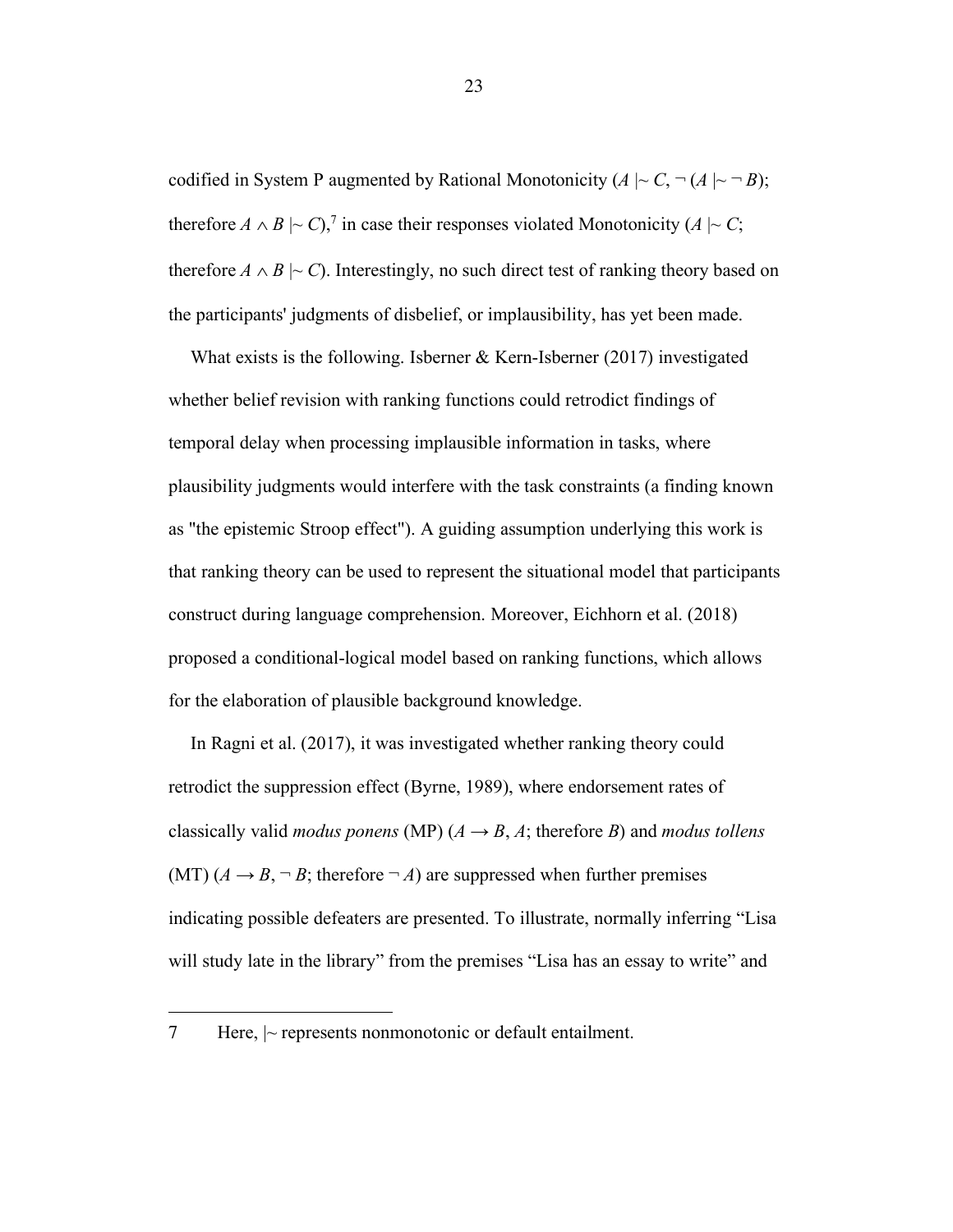"if Lisa has an essay to write, then Lisa will study late in the library" would be seen as unproblematic. But if the additional premise "if the library is open, then Lisa will study late in the library" becomes available, then participants are much more reluctant to draw this inference. However, as Ragni et al. (2017) show, the inference mechanism exploiting ranking functions does not in itself retrodict the suppression effect. To do so, further assumptions about the underlying knowledge base instantiated in long-term memory need to be made. In addition, Ragni et al. (2017) present experiments that test ranking theory's ability to predict the participants' reasoning with MP and MT once nonmonotonic keywords such as "normally" are inserted. Characteristic of this line of research is that crepresentations are used to inductively infer ranking functions that satisfy the constraints set by an assumed knowledge base.

Moreover, the account of conditionals in Spohn (2013, 2015) has inspired a series of experiments. Spohn (2013, 2015) outlines a number of expressive roles of conditionals that go beyond the Ramsey test, which merely takes conditionals to express conditional beliefs. For instance, conditionals may express reason relations as specified in definition 3. In Olsen (2014), a logistic regression model was presented to both formulate predictions for the participants' evaluations of the conclusions of MP, MT, AC ( $A \rightarrow B$ ,  $B$ ; therefore  $A$ ), and DA ( $A \rightarrow B$ ,  $\neg A$ ; therefore  $\neg B$ ) inferences and to suggest a solution to the problem of updating based on conditional information. In Skovgaard-Olsen et al. (2016a), a reason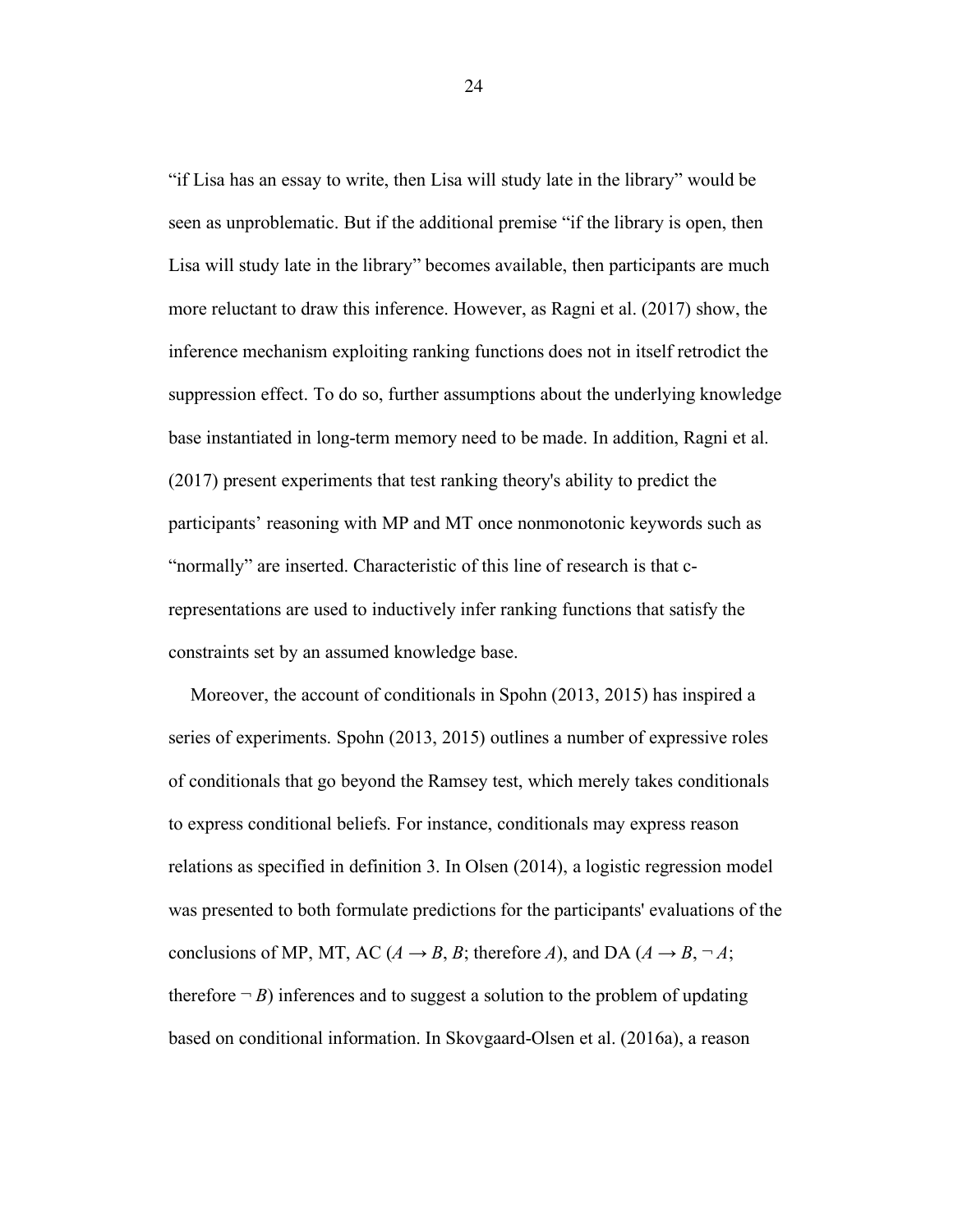relation reading of the conditional was contrasted experimentally with the Ramsey test in participants' probability and acceptability evaluations of indicative conditionals and support was obtained for the reason relation reading. In Skovgaard-Olsen et al. (2019), it was found that there are patterns of individual variation in these results. In Skovgaard-Olsen et al. (2016b), participants' perceived relevance and reason relation evaluations were investigated and some first evidence for the explications of reason relations and perceived relevance introduced above was obtained. However, characteristic of this latter line of research is that it adopts an indirect route to testing ideas from ranking theory by exploiting its extension to conditionals in Spohn (2013, 2015) and its parallels to probability theory (see also Henrion et al. 1994).

Presently, paradigms operationalizing degrees of beliefs as probabilities are much more well-established than tasks using ranking functions. This is so in spite of the fact that the arithmetical operations of ranking theory require much less computational effort than those of probability theory. For instance, it is wellknown that participants exhibit difficulties in properly integrating information about base rates of the rarity of a given disease in evaluating how likely it is that a person has the disease given a positive test result. Yet, interestingly, Juslin et al. (2011) find that the notorious base-rate neglect could be reduced when participants are given the tasks in a logarithmic format. Juslin et al. (2011) therefore conjecture that a linear, additive integration of information is more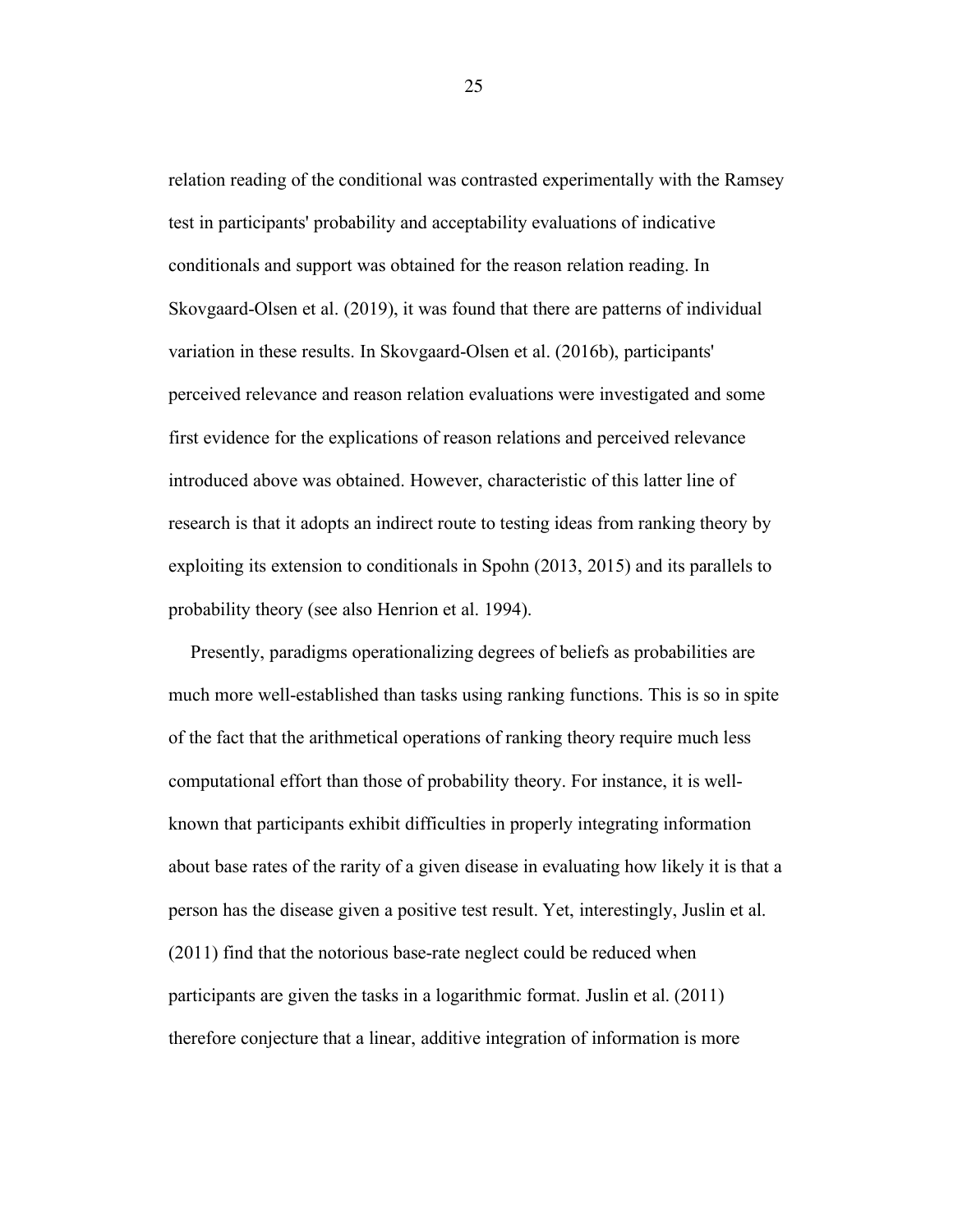intuitive in the absence of access to overriding analytic rules that utilize a multiplicative format, like probabilities.

Nevertheless, there is a lack of direct experimental investigations of ranking functions. Perhaps due to the following challenges:

(i) Negative ranking functions are useful for conducting proofs. But it initially presents a conceptual challenge to think in terms of disbelief in negations of propositions as a way of representing full beliefs. Two-sided ranking functions solve this problem. But they come at the cost of having different rules applying to the negative and positive range of the scale.

(ii) An operationalization of ranking functions in terms of iterated contractions exists (see above). But it is not one that has received the same kind of experimental implementation as the operationalization of probabilities in terms of betting quotients.

(iii) Since negative ranks take natural numbers from 0 to infinity, there is no natural way of non-arbitrarily dividing the scale into regions of ascending degrees of disbelief other than a region of zero disbelief, a region of above zero disbelief, and a region of maximal disbelief. In contrast, the crude division of the probability scale of real numbers between 0 and 1 into decimal regions enables participants, and experimenters, to make qualitative differentiations between low degrees of belief (e.g.  $[0.0, 0.3)$ ), middle degrees of belief (e.g.  $[0.3-0.7]$ ), and strong degrees of belief (e.g.(0.7, 1.0]).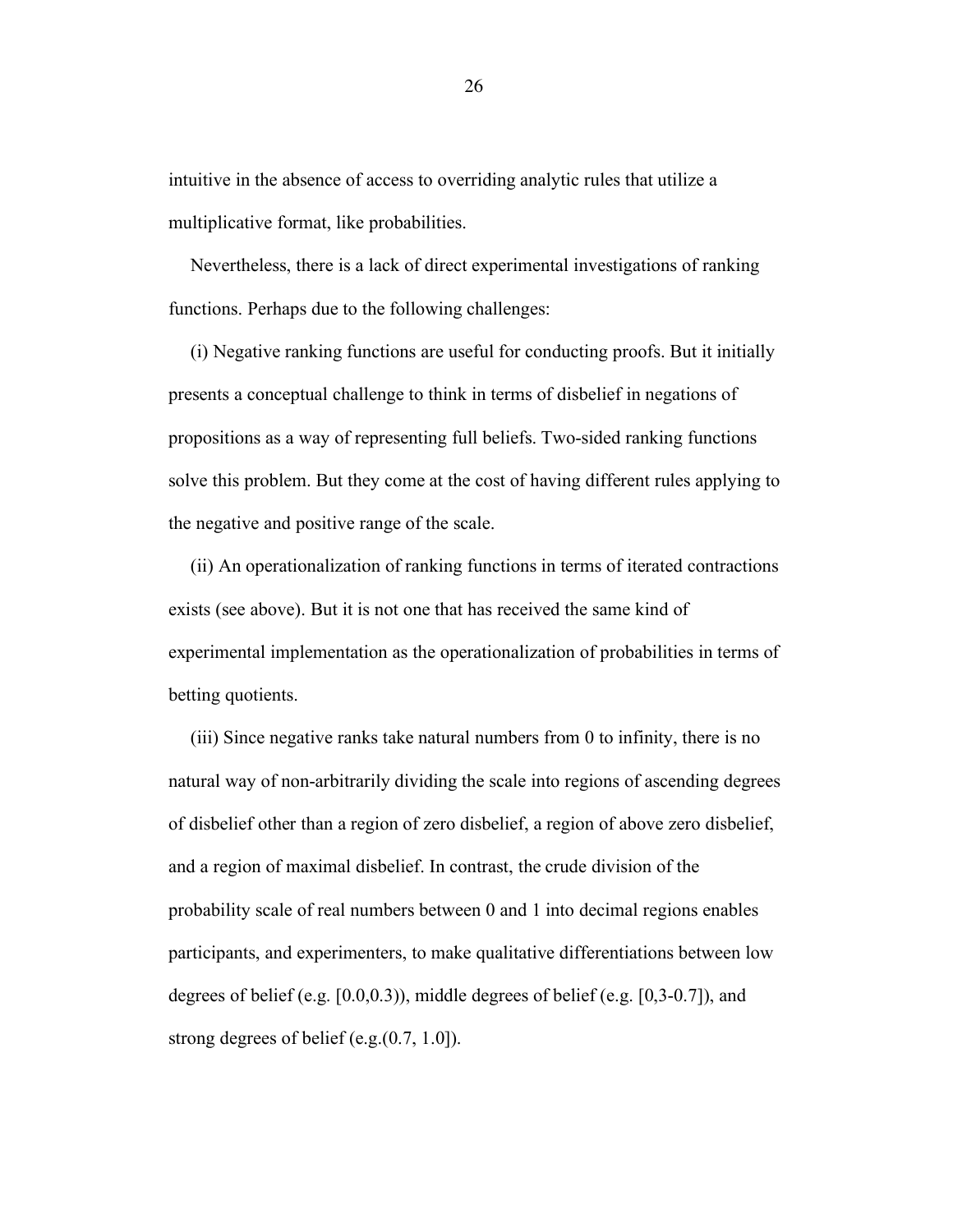If challenges such as these can be overcome in future work, ranking theory potentially has a lot to offer to psychology, and cognitive science more generally.

#### **References**

- Baratgin, J., & Politzer, G. (2010). Updating: a psychologically basic situation of probability revision. *Thinking & Reasoning, 16,* 253-287.
- Benferhat, S., Bonnefon, J. F., & da Silva Neves, R. (2005). An overview of possibilistic handling of default reasoning, with experimental studies. *Synthese, 146,* 53-70.
- Byrne, R. M. (1989). Suppressing valid inferences with conditionals. *Cognition, 31,* 61-83.
- Carnap, R. (1962). *Logical foundations of probability*. Chicago, IL: University of Chicago Press.
- Christensen, D. (2004). *Putting logic in its place: Formal constraints on rational belief*. Oxford: Oxford University Press on Demand.
- Cohen, L. J. (1970). *The implications of induction*. London, UK: Methuen.
- Cohen, L. J. (1977). *The probable and the provable*. Oxford, UK: Oxford University Press.
- Cohen, L. J. (1980). Some historical remarks on the Baconian conception of probability. *Journal of the History of Ideas, 41,* 219-231.
- Colombo, M., Elkin, L., & Hartmann, S. (2018). Bayesian cognitive science, monopoly, and neglected frameworks. *The British Journal for the Philosophy of Science*. https://doi.org/10.1093/bjps/axy059
- Darwiche, A., & Pearl, J. (1997). On the logic of iterated belief revision. *Artificial Intelligence, 89,* 1-29.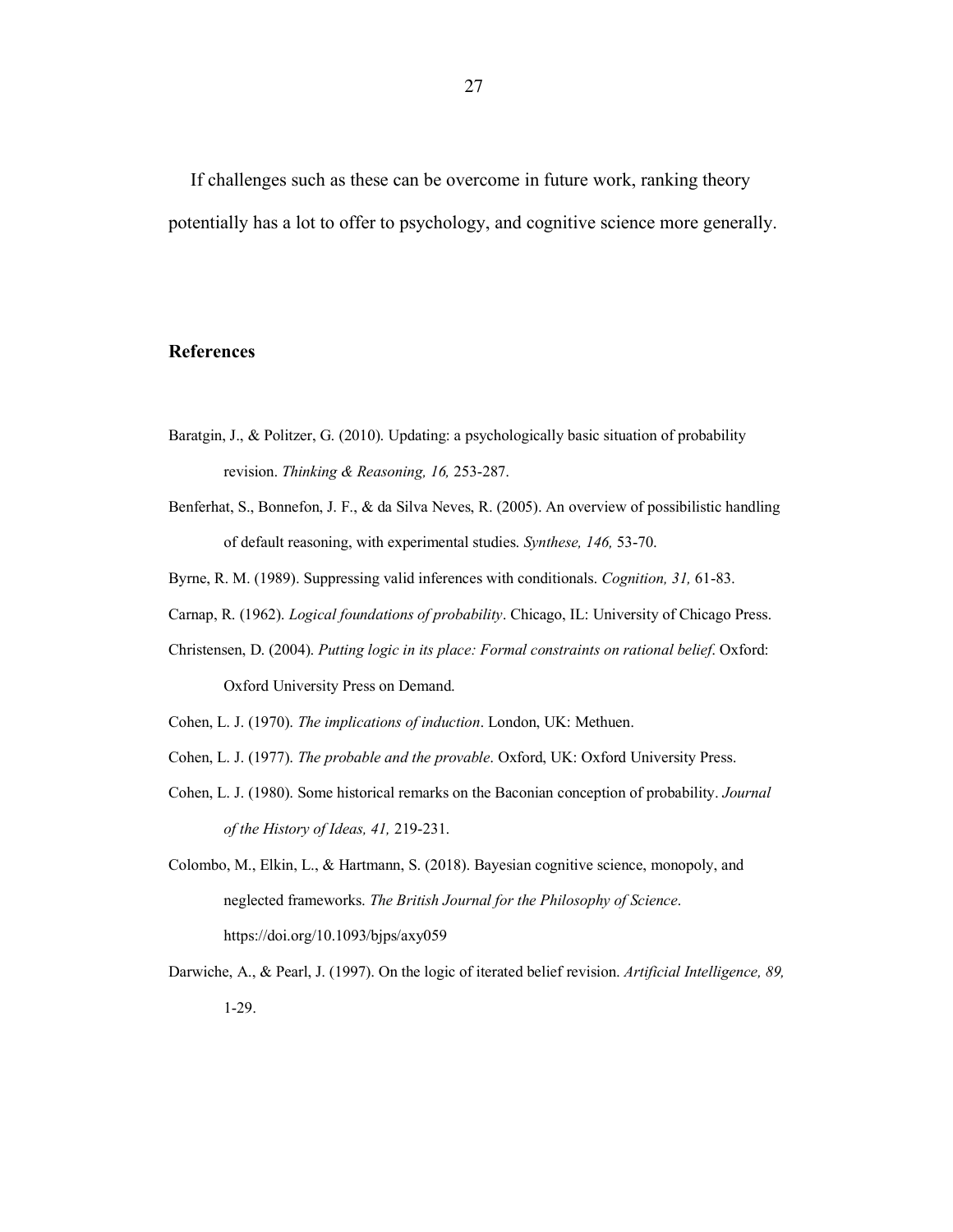- Da Silva Neves, R., Bonnefon, J., & Raufaste, E. (2002). An empirical test of patterns for nonmonotonic inference. *Annals of Mathematics and Artificial Intelligence, 34,* 107–130.
- Delgrande, J. P., & Jin, Y. (2012). Parallel belief revision: Revising by sets of formulas. *Artificial Intelligence, 176,* 2223-2245.
- Eichhorn, C., Kern-Isberner, G., & Ragni, M. (2018). Rational inference patterns based on conditional logic. In *Thirty-Second AAAI Conference on Artificial Intelligence,* New Orleans, LA.
- Henrion, M., Provan, G., Del Favero, B., & Sanders, G. (1994). An experimental comparison of numerical and qualitative probabilistic reasoning. In *Uncertainty Proceedings 1994* (pp. 319-326). Burlington, MA: Morgan Kaufmann.
- Hild, M., & Spohn, W. (2008). The measurement of ranks and the laws of iterated contraction. *Artificial Intelligence*, *172*, 1195-1218.
- Goldszmidt, M., & Pearl, J. (1996). Qualitative probabilities for default reasoning, belief revision, and causal modeling. *Artificial Intelligence*, *84*, 57-112.
- Isberner, M. B., & Kern-Isberner, G. (2017). Plausible reasoning and plausibility monitoring in language comprehension. *International Journal of Approximate Reasoning*, *88*, 53-71.
- Jeffrey, R. C. (1983). *The Logic of Decision*. Chicago: University of Chicago Press.
- Jin, Y., & Thielscher, M. (2007). Iterated belief revision, revised. *Artificial Intelligence*, *171*, 1-18.
- Juslin, P., Nilsson, H., Winman, A., & Lindskog, M. (2011). Reducing cognitive biases in probabilistic reasoning by the use of logarithm formats. *Cognition*, *120*, 248-267.
- Kern-Isberner, G. (2004). A thorough axiomatization of a principle of conditional preservation in belief revision. *Annals of Mathematics and Artificial intelligence*, *40*, 127-164.
- Kern-Isberner, G., Bock, T., Sauerwald, K., & Beierle, C. (2017). Iterated contraction of propositions and conditionals under the principle of conditional preservation. *EPiC Series in Computing*, 50, 78-92.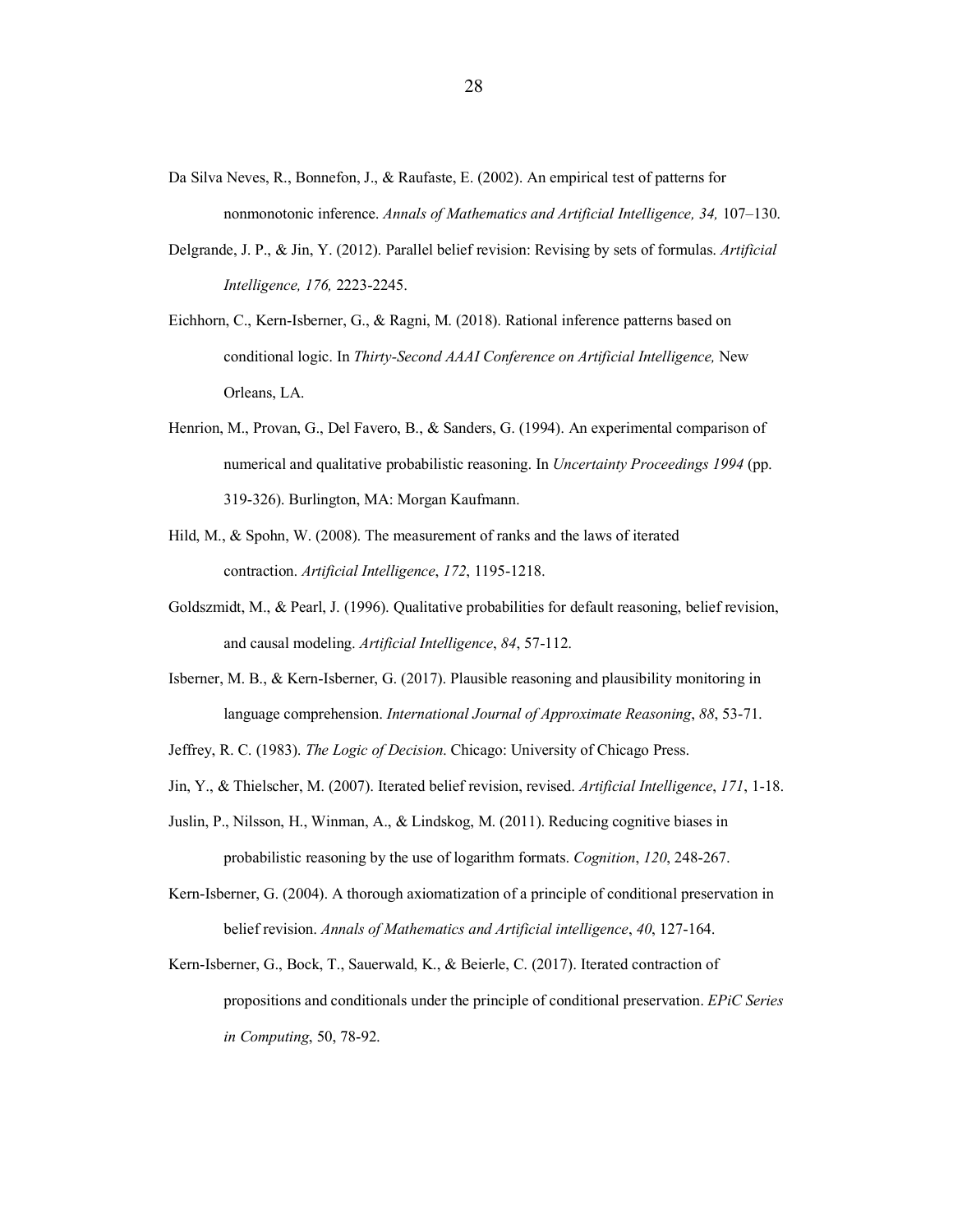- Kern-Isberner, G., & Huvermann, D. (2017). What kind of independence do we need for multiple iterated belief change? *Journal of Applied Logic*, *22*, 91-119.
- Leitgeb, H. (2017). *The stability of belief: How rational belief coheres with probability*. Oxford, UK: Oxford University Press.
- Makinson, D. (1989). General theory of cumulative inference. In M. Reinfrank et al. (Ed.), *Nonmonotonic Reasoning* (pp. 1-18). Berlin, Germany: Springer.
- McGrath, M. (2012). Propositions, In Zalta E.N. (Ed.), The Stanford Encyclopedia of Philosophy, https://plato.stanford.edu/archives/spr2014/entries/propositions/
- Oaksford, M., & Chater, N. (2018). Dynamic inference and everyday conditional reasoning in the new paradigm. In *New Paradigm Psychology of Reasoning* (pp. 111-144). Routledge.
- Pearl, J. (1988). *Probabilistic reasoning in intelligent systems: networks of plausible inference*. San Mateo, CA: Morgan Kaufmann.
- Pearl, J. (1990). System Z: A natural ordering of defaults with tractable applications to nonmonotonic reasoning. In *Proceedings of the 3rd Conference on Theoretical Aspects of Reasoning about Knowledge* (pp. 121-135). San Francisco, CA. Morgan Kaufmann Publishers Inc.
- Ragni, M., Eichhorn, C., Bock, T., Kern-Isberner, G., & Tse, A. P. P. (2017). Formal nonmonotonic theories and properties of human defeasible reasoning. *Minds and Machines*, *27*, 79-117.
- Raidl, E., & Skovgaard-Olsen, N. (2017). Bridging ranking theory and the stability theory of belief. *Journal of Philosophical Logic*, *46*, 577-609.
- Rescher, N. (1964). *Hypothetical Reasoning.* Amsterdam, Netherlands: North-Holland.
- Shackle, G. L. S. (2012). *Expectation in economics*. Cambridge, UK: Cambridge University Press.
- Shafer, G. (1976). *A mathematical theory of evidence*. Princeton, NJ: Princeton University Press.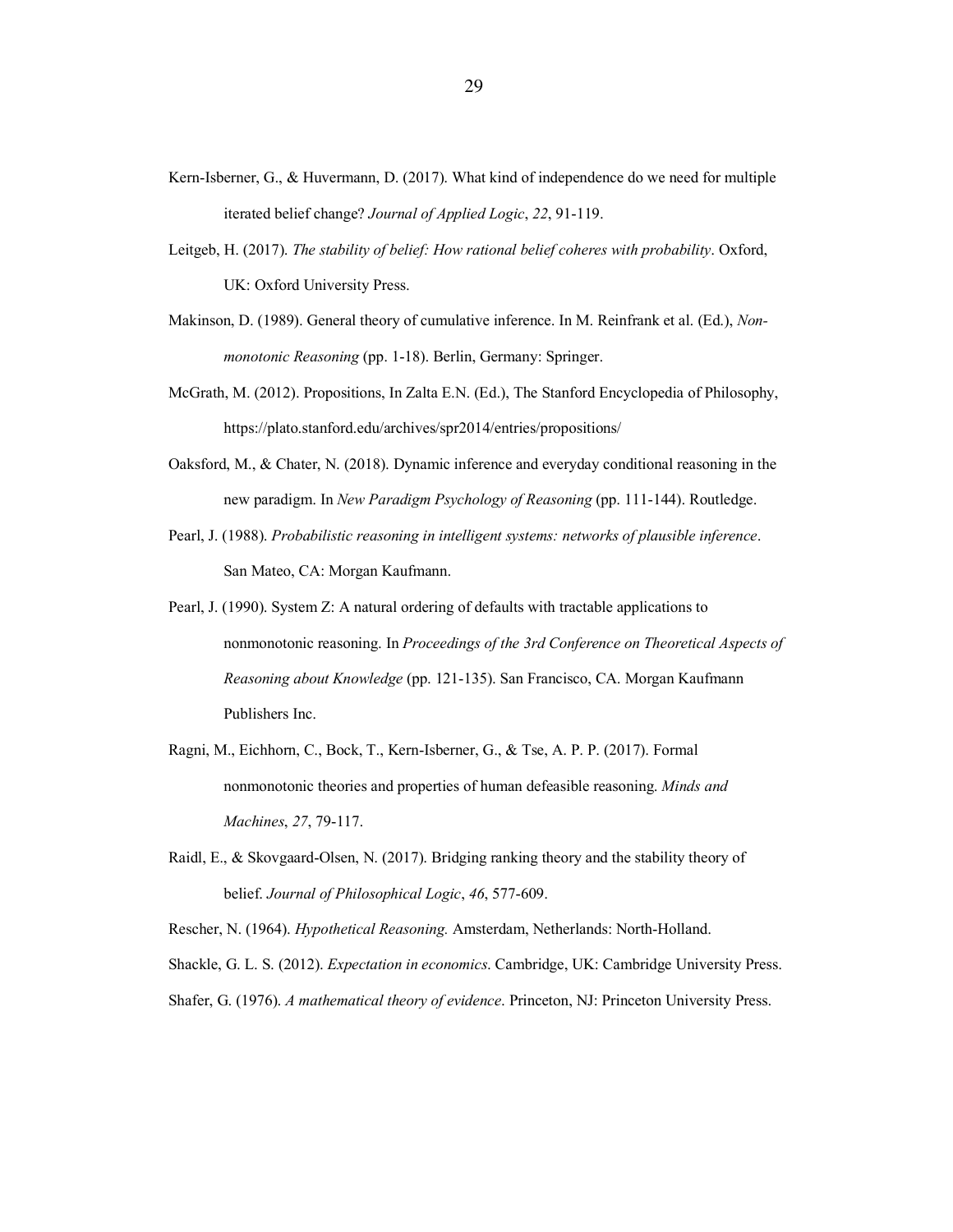- Shenoy, P. P. (1991). On Spohn's rule for revision of beliefs. *International Journal of Approximate Reasoning*, *5*, 149-181.
- Skovgaard-Olsen, N. (2014). *Making ranking theory useful for psychology of reasoning*. (Doctoral dissertation, University of Konstanz, Germany). Retrieved from http://nbnresolving.de/urn:nbn:de:bsz:352-0-262692
- Skovgaard-Olsen, N., Singmann, H., & Klauer, K. C. (2016). The relevance effect and conditionals. *Cognition*, *150*, 26-36. https://doi.org/10.1016/j.cognition.2015.12.017
- Skovgaard-Olsen, N., Singmann, H., & Klauer, K. C. (2017). Relevance and reason relations. *Cognitive Science*, *41*, 1202-1215. https://doi.org/10.1111/cogs.12462
- Skovgaard-Olsen, N., Kellen, D., Hahn, U., & Klauer, K. C. (2019). Norm conflicts and conditionals. *Psychological Review*. https://doi.org/10.1037/rev0000150
- Spohn, W. (1988). Ordinal conditional functions: A dynamic theory of epistemic states. In *Causation in decision, belief change, and statistics* (pp. 105-134). Dordrecht: Springer.
- Spohn, W. (2009). A survey of ranking theory. In *Degrees of belief* (pp. 185-228). Dordrecht, Netherlands: Springer.
- Spohn, W. (2012). *The laws of belief: Ranking theory and its philosophical applications*. Oxford, UK: Oxford University Press.
- Spohn, W. (2013). A ranking-theoretic approach to conditionals. *Cognitive Science*, *37*, 1074- 1106.
- Spohn, W. (2015). Conditionals: A unifying ranking-theoretic perspective. *Philosopher's Imprint*, *15*, 1-30.
- Spohn, W. (2018). Epistemic justification: its subjective and its objective ways. *Synthese*, *195*, 3837-3856. https://doi.org/10.1007/s11229-017-1393-0
- Spohn, W. (2019). Defeasible normative reasoning. *Synthese, 196*, DOI: 10.1007/s11229-019- 02083-2